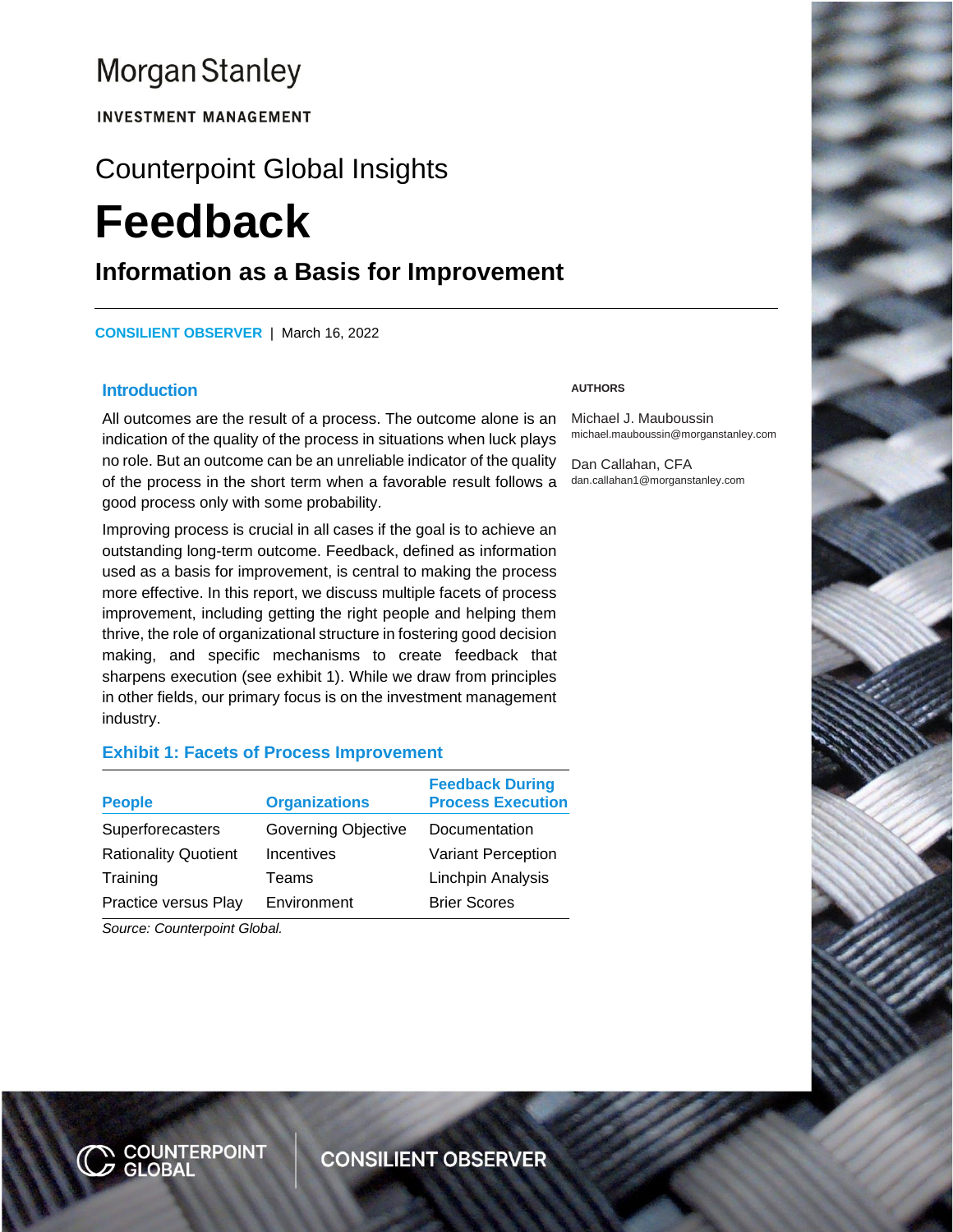#### **People**

If you want to build an excellent, repeatable process you need to start with having the right people. You then need to train them to be effective, figure out how you should deploy their skills, and institute a policy of practice.

Finding individuals that are likely to add value to an organization is an essential activity that is rarely done as well as it could be. How do you find the right people? The first step is to identify the skills that can lead to success.

A recent discussion with an executive at a National Football League team made this point. The team first assessed which skills, typically around a half dozen per position, it deemed necessary to succeed. Identifying these skills helps in drafting new players, evaluating the current roster, and acquiring players through trades or free agency.

Another important aspect of identification is determining which skills can be improved through coaching and organizational support and which cannot. Players generally follow a performance curve, which includes gains until the age of peak performance and declines following it. But some abilities, including speed and throwing accuracy, are difficult to modify at any point. The team's front office tried to isolate which skills it could strengthen and sought to build processes to capture the opportunity.<sup>1</sup>

What skills are valuable for investing? We believe that two areas of research in psychology, one on superforecasters and the other on the rationality quotient (RQ), identify characteristics that are associated with successful long-term investment results. There is substantial overlap in the qualities of superforecasters and individuals who have a high RQ.

**Superforecasters.** In the fall of 2011, Intelligence Advanced Research Projects Activity (IARPA), an agency within the U.S. intelligence community, launched a tournament to see if there might be a way to improve forecasts of social, political, and economic outcomes.

A team of psychologists, including Philip Tetlock, Barbara Mellers, and Don Moore, created the Good Judgment Project (GJP), one of a handful of teams seeking to answer these questions accurately. The GJP was the best of the teams and purportedly outperformed members of the intelligence community.<sup>2</sup>

The researchers found that about two percent of the thousands of volunteers that the GJP recruited delivered a lot of good projections. The accuracy of their forecasts was beyond what chance alone would dictate.<sup>3</sup> Tetlock and his colleagues called these people "superforecasters."

Because this was a research project, the GJP team also sought to understand what led to good forecasts. They examined the traits of the forecasters, measured the impact of training, and assessed the value of working in teams versus individually.

Superforecasters and successful investors share a lot of the same qualities. They seek to anticipate outcomes in a probabilistic world by understanding what has happened in the past, properly updating their views to reflect new information, and working hard. These skills do not come naturally to many, and the research suggests that how we think is more important than what we think.

Beyond a commitment to learning and engagement, superforecasters share some common characteristics (see exhibit 2). It takes little effort to see how these concepts apply to investors. The first is philosophical approach and outlook. This requires being comfortable with the sense of doubt and recognizing that degrees of doubt are a better way to approach problems than settling on certainty. Humility stems from a recognition that the world is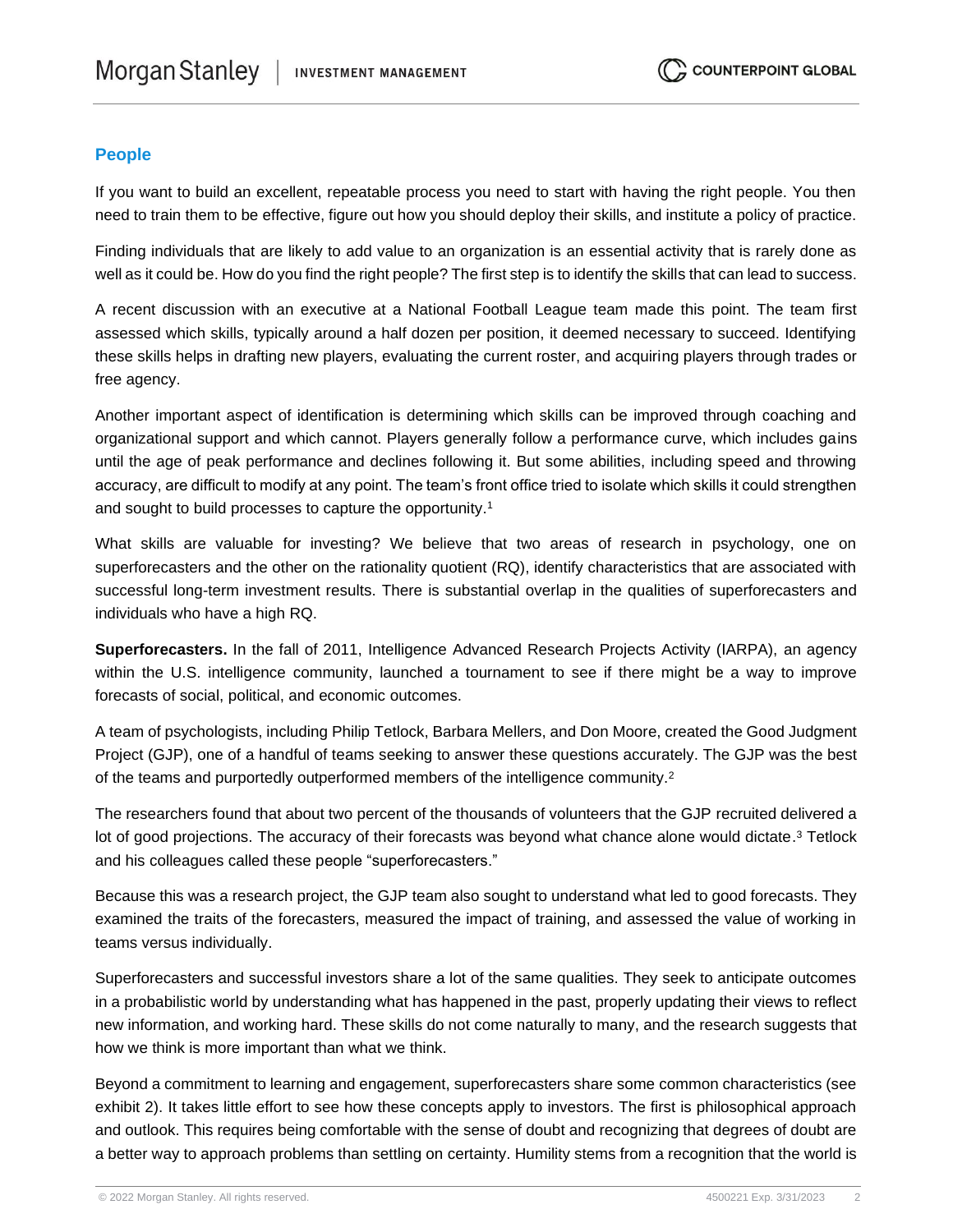complex, not from self-doubt. Finally, superforecasters don't believe what happened had to happen and are open to considering counterfactuals.

The second set of characteristics has to do with ability and thinking style. This starts with being actively openminded, a willingness to consider a conclusion different from the one you currently hold.<sup>4</sup> People who score well on the actively open-minded scale tend to be less susceptible to cognitive biases.<sup>5</sup> Tetlock and Dan Gardner, his co-author of the book *Superforecasting*, write, "Beliefs are hypotheses to be tested, not treasures to be protected."<sup>6</sup> Intellectual curiosity and numeracy are also essential elements of thinking style.

Methods of forecasting are the third suite of characteristics. Here, the big ideas are to think in probabilities and to update views as new information is revealed. This is difficult in the face of confirmation bias, which is one of the most potent cognitive challenges. Confirmation bias is present when we process information to favor opinions that we hold in high esteem and with great conviction.<sup>7</sup> Unlike other biases, confirmation bias does not lessen with high intelligence.<sup>8</sup>

The ability to communicate well is another important characteristic of an investor. You don't really understand an idea unless you can communicate it clearly in speech or the written word.

| <b>Philosophical Approach and Outlook</b> |                                                                                        |  |
|-------------------------------------------|----------------------------------------------------------------------------------------|--|
| <b>Cautious</b>                           | Understand few things are certain                                                      |  |
| <b>Humble</b>                             | Appreciate their limits                                                                |  |
| <b>Nondeterministic</b>                   | Don't assume that what happens is meant to be                                          |  |
| <b>Abilities and Thinking Styles</b>      |                                                                                        |  |
| <b>Open-Minded</b>                        | See beliefs as hypotheses to be tested                                                 |  |
| <b>Inquiring</b>                          | Are intellectually curious and enjoy mental challenges                                 |  |
| <b>Reflective</b>                         | Are introspective and self-critical                                                    |  |
| <b>Numerate</b>                           | Are comfortable with numbers                                                           |  |
| <b>Methods of Forecasting</b>             |                                                                                        |  |
| <b>Pragmatic</b>                          | Not wedded to any one idea or agenda                                                   |  |
| <b>Analytical</b>                         | Consider other views                                                                   |  |
| Synthesizing                              | Blend diverse views into their own                                                     |  |
| <b>Probability-Focused</b>                | Judge the probability of events not as certain or uncertain but as more or less likely |  |
| <b>Thoughtful Updaters</b>                | Change their minds when new facts warrant it                                           |  |
| <b>Intuitive Shrinks</b>                  | Are aware of their cognitive and emotional biases                                      |  |
| <b>Work Ethic</b>                         |                                                                                        |  |
| <b>Improvement-Minded</b>                 | Strive to get better                                                                   |  |
| <b>Tenacious</b>                          | Stick with a problem for as long as needed                                             |  |

#### **Exhibit 2: Characteristics of Good Forecasters**

*Source: Paul J.H. Schoemaker and Philip E. Tetlock, "Superforecasting: How to Upgrade Your Company's Judgment,"*  Harvard Business Review*, Vol. 94, No. 5, May 2016, 72-78.*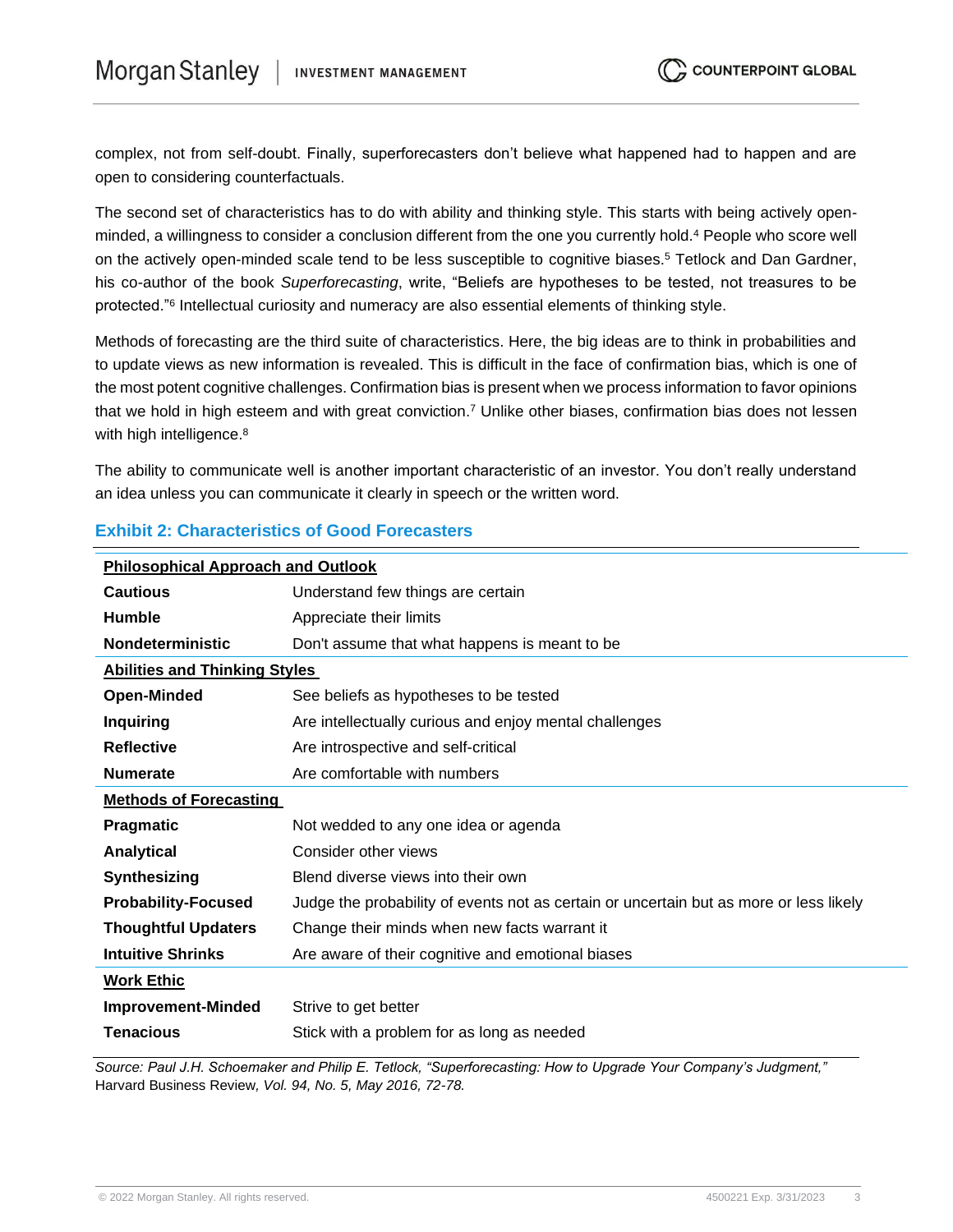**Rationality Quotient.** Research has shown that there is a positive correlation between intelligence quotient (IQ) and stock market participation and results.<sup>9</sup> The second area of research is on the "rationality quotient," or RQ, a measure of rational decision making.<sup>10</sup> This idea was developed by the psychologists Keith Stanovich, Richard West, and Maggie Toplak. While intelligence quotient, or IQ, is correlated with RQ, "[t]he magnitude of the correlation leaves plenty of room for disassociations between intelligence and rationality."<sup>11</sup> As with the characteristics of superforecasters, how people think is more important than raw measures of intelligence.

IQ is an estimate of where a person falls on a scale of general intelligence (*g*). Standardized tests such as the SAT, historically used as part of an assessment for college admissions, are a good proxy for *g*. <sup>12</sup> In turn, *g* is commonly characterized with fluid and crystalized components. Fluid intelligence measures reasoning in novel domains. Crystalized intelligence is declarative knowledge. Fluid intelligence peaks on average at an age in the early 20s, while crystalized intelligence tends to rise through most of one's life. Fluid intelligence measures a process while crystalized intelligence reflects stored knowledge.

Cognitive scientists use the term "rationality" in a normative sense, which means how you ought to think and act given your goals and the state of the world.<sup>13</sup> Rationality is generally broken into two parts: instrumental and epistemic. Instrumental rationality means that you behave so you achieve your objectives subject to your physical and mental constraints ("what to do"). Epistemic rationality measures the degree to which your beliefs map accurately to the world ("what is true").<sup>14</sup>

Daniel Kahneman and Amos Tversky developed lines of research in psychology, including prospect theory and heuristics and biases, that documented how people depart from normative standards. Prospect theory describes how people behave when faced with uncertainty and shows that they suffer losses more than equivalent-sized gains. This observation defies the tenets of expected utility theory which serve as the foundation for instrumental rationality.<sup>15</sup>

Research on heuristics and biases shows that people often rely on heuristics, or rules of thumb, that are fast and simple but that can lead to a biased assessment. For example, when considering the probabilities of a specific outcome, we commonly appeal to the heuristics of what is available in our minds. Nearly one-third of deaths in the United States are related to heart disease while this cause receives only 2-3 percent of media coverage and Google searches. Death from terrorism is relatively rare, but terrorism has a nearly one-third share of media accounts and Google searches.<sup>16</sup>

Exhibit 3 shows the elements of rational thinking and in particular notes the inhibitors to crystalized rationality. For instance, some beliefs are testable, which means they are tied to the world and can be confirmed by observation. Other beliefs are distal, which are not testable or supported by experts or scientific knowledge.<sup>17</sup> Distal beliefs can be detrimental to rational thinking.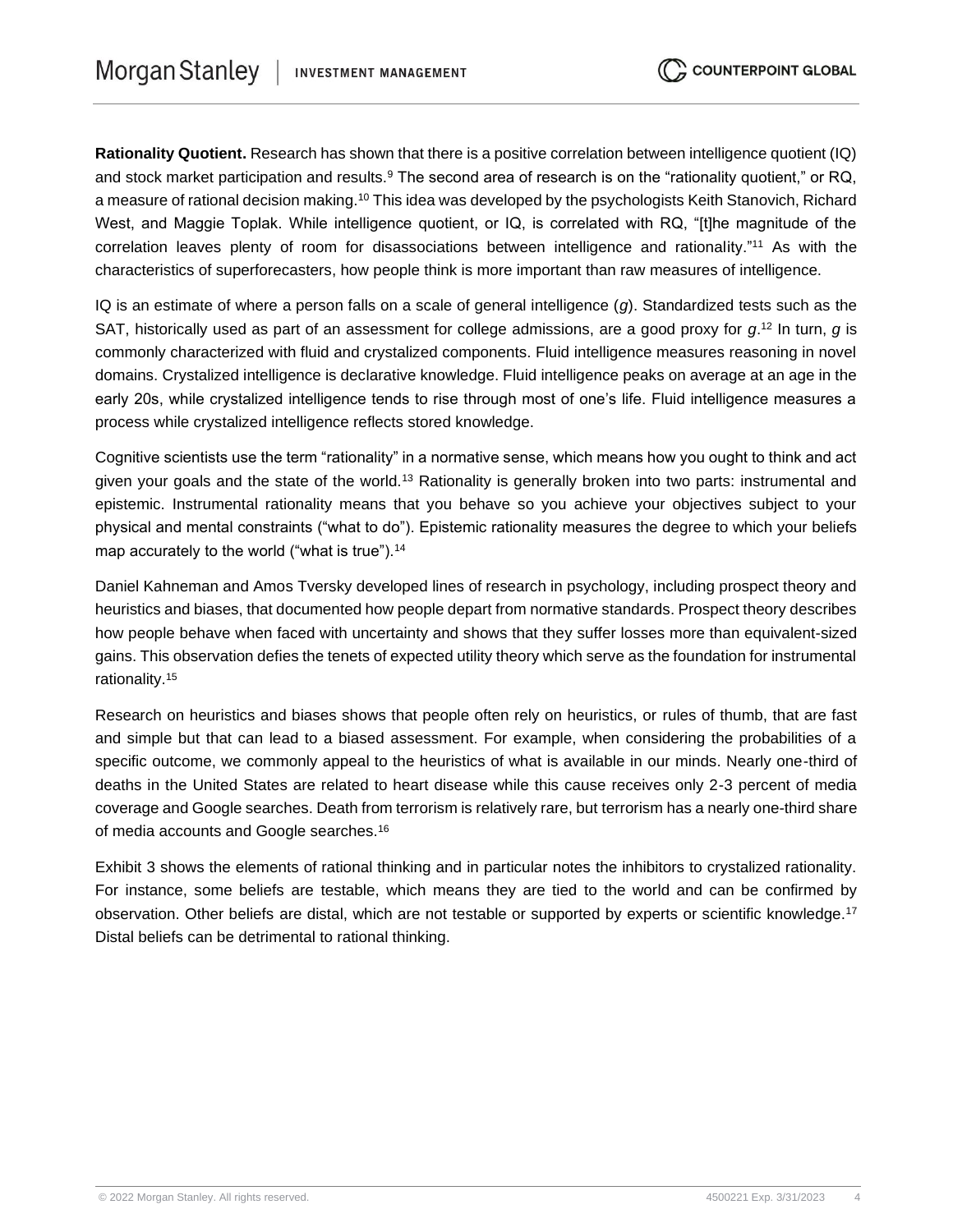#### **Exhibit 3: Rational Thinking Skills**

|                                                             | <b>Crystalized Rationality</b>              |                                                 |
|-------------------------------------------------------------|---------------------------------------------|-------------------------------------------------|
| <b>Fluid Rationality</b>                                    | <b>Crystalized Facilitators</b>             | <b>Crystalized Inhibitors</b>                   |
| Resistance to miserly information<br>processing             | Probabilistic and statistical<br>reasoning  | Belief in the paranormal and<br>in intuition    |
| Absence of irrelevant context effects in<br>decision making | Practical numeracy                          |                                                 |
| Sensitivity to expected value                               | Risk knowledge                              | Value placed on ungrounded<br>knowledge sources |
| Proper knowledge calibration: avoiding<br>overconfidence    | Knowledge of scientific reasoning           | Overreliance on intuition                       |
| Avoidance of myside bias                                    | Financial literacy and economic<br>thinking | Dysfunctional personal<br>beliefs               |
| Open-minded/objective reasoning styles                      |                                             |                                                 |
| Prudent attitude toward the future                          |                                             |                                                 |
| Sensitivity to emotions                                     |                                             |                                                 |

*Source: Keith E. Stanovich and Richard F. West, "The Assessment of Rational Thinking: IQ ≠ RQ,"* Teaching of Psychology*, Vol. 41, No. 3, July 2014, 265-271.*

Noting that tests of IQ do a poor job of measuring RQ, Stanovich, West, and Toplak created the comprehensive assessment of rational thinking, or "CART." Exhibit 4 shows the CART's 20 subtests, which are weighted to calculate an aggregate score. Take a moment to examine the subtests and you will see that they capture many of the characteristics of superforecasters and the qualities that successful long-term investors share. Scores on assessments of actively open-minded thinking have a stronger correlation with RQ than IQ.<sup>18</sup>

#### **Exhibit 4: Subtests of the Comprehensive Assessment of Rational Thinking**

| <b>CART Subtest</b>                       | <b>CART Points</b> |
|-------------------------------------------|--------------------|
| Scientific reasoning                      | 20                 |
| Probabilistic and statistical reasoning   | 18                 |
| Reflection versus intuition               | 10                 |
| Financial literacy and economic knowledge | 10                 |
| Rejection of conspiracy beliefs           | 10                 |
| Probabilistic numeracy                    | 9                  |
| Other subtests (14 others)                | 71                 |
| <b>Total CART Points</b>                  | 148                |

Source: Keith E. Stanovich, Richard F. West, and Maggie E. Toplak, The Rationality Quotient: Toward a Test of Rational Thinking *(Cambridge, MA: MIT Press, 2016), 72.*

Cognitive capabilities change through life and follow an arc resembling an inverted U. But IQ, which measures performance relative to a cohort, remains relatively stable. That's the bad news. The good news is that researchers believe that RQ, and the thinking process of superforecasters, can be improved to some degree. This improvement can happen for individuals and collectively as a group. We start by considering training that can help individuals improve their decision-making process.

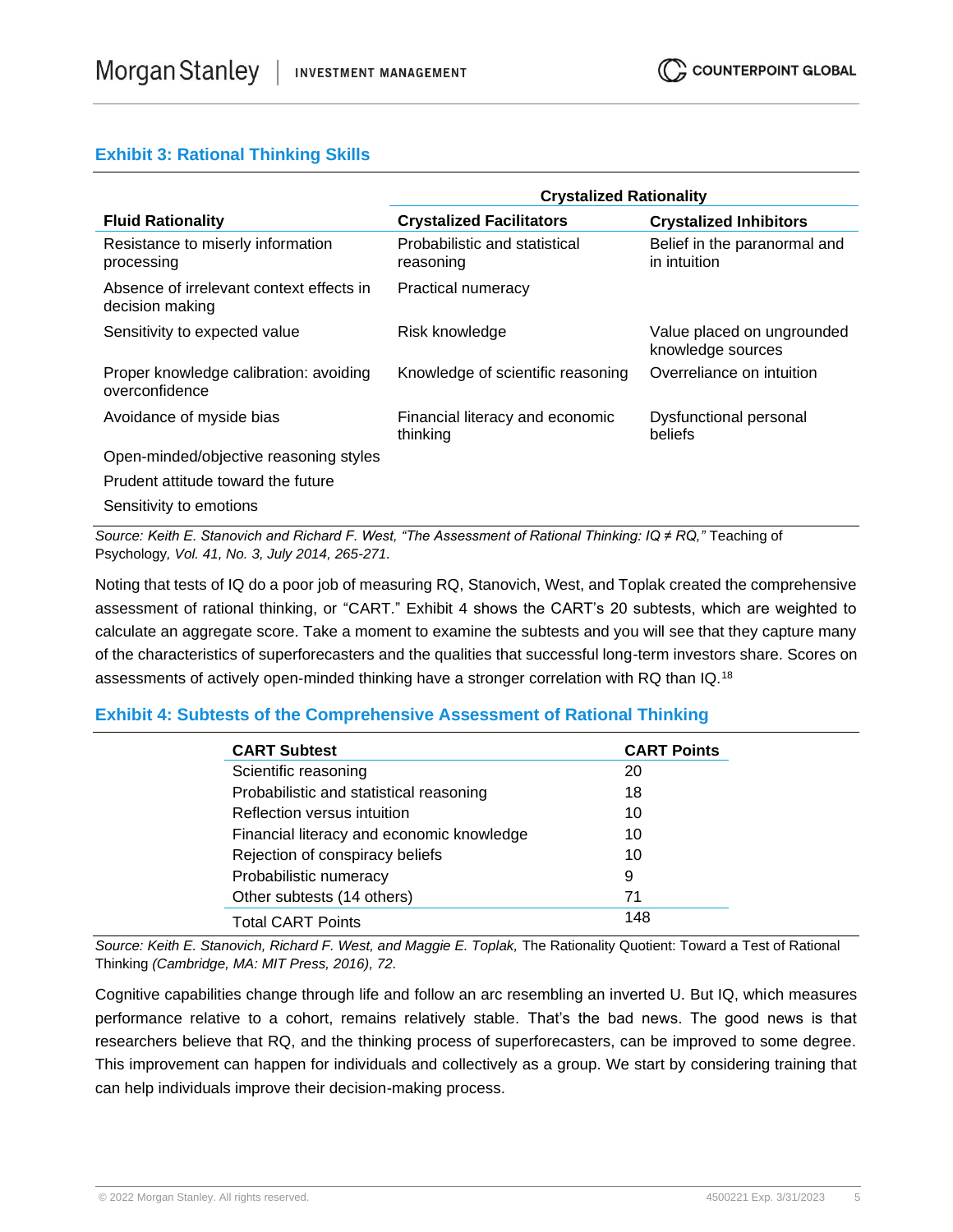**Training.** We discuss three aspects of training. The first has to do with improving forecasting skills and is a direct result of the research done by the team at the GJP. Second are proper techniques for investment analysis, including making sure that investors use shorthands properly. The final one relates to grasping which aspects of a decision-making process can be systematic versus which require judgment.

There are multiple forms of training to improve forecasting skills and they are not equally effective.<sup>19</sup> The didactic approach teaches participants about judgment errors. For example, an instructor might share the research on biases associated with overconfidence, framing, anchoring, and availability. This method has the benefit of being relatively inexpensive to implement and the drawback of being mostly ineffective.

The next training tactic is to explain specific techniques to check for bias.<sup>20</sup> The use of base rates is among the most effective of these. In order to make a forecast, most of us gather relevant information, combine it with our own views and experiences, and project. Base rates consider the problem as an instance of a larger reference class and therefore start with a relevant distribution of past outcomes. For instance, instead of forecasting a company's revenue growth by doing a bottom-up analysis, an approach using base rates would examine the historical distribution of growth rates for similar businesses.

Base rates are underutilized in general because most forecasters place substantial weight on their own analysis and experience and base rates are not readily available in many instances. Good statistical predictions combine evidence for the specific case and base rates in proper measure.<sup>21</sup> The leaders of the GJP found that teaching participants about base rates improved the accuracy of their forecasts relative to those who did not receive the training.

A third training approach is to structure problems differently so as to provide insight into the solution. Here's an illustration: imagine a test for a certain type of cancer where the prevalence is 0.3 percent, 50 percent of those who have the cancer test positive, and the false positive rate is 3 percent. If someone tests positive, what is the probability that they have the cancer? See what you come up with.

Doctors who were asked this question answered between 1 and 99 percent, and roughly half said 50 percent, the test's sensitivity, or 47 percent, the test's sensitivity minus the false positive rate. The need to combine probabilities makes this question confusing, and even professionals who should know how to interpret the data struggled.

The answer is around five percent. The way to structure the question to make it easier to grasp is to translate the probabilities into natural numbers.<sup>22</sup> For example, assume a population of 2,000 people. We know that 6 of them (.003 x 2,000) will have the cancer. We know that half of them, 3, will test positive. The false positive rate says that about 60 of the people without the cancer will test positive (.03 x 1,994). The probability that someone who tests positive has the cancer is therefore 3 divided by 62.8, or 4.8 percent.

The final training approach, which addresses the core theme of this report, is timely and accurate feedback about probabilistic forecasts. Think of weather forecasters. They predict the weather with probabilities ("there's a 30 percent chance it will rain tomorrow"). The weather outcome is a form of feedback. There is evidence that feedback provides lessons that help increase the accuracy of future forecasts.<sup>23</sup>

There are two qualities in particular that are worth cultivating. The first is calibration, which measures how closely percentage forecasts match the outcomes. A weather forecaster is well calibrated if it rains 30 percent of the time that rain was predicted with a 30 percent probability.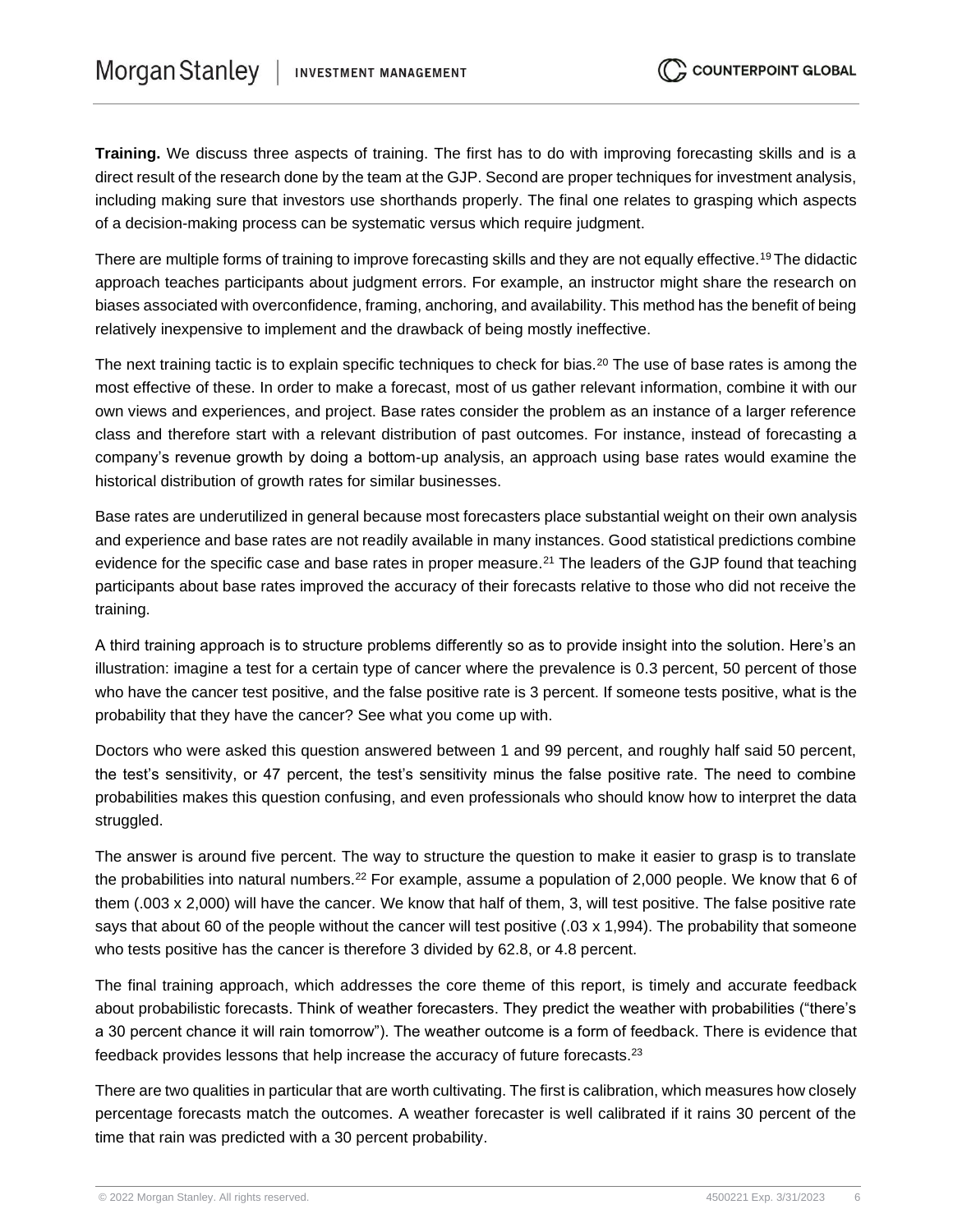The second is called discrimination, or resolution, and considers how different a particular outcome may be from the base rate. For instance, it rains about one in three days in London, England.<sup>24</sup> You can predict a 33 percent chance of rain each day and appear well-calibrated at the end of the year. But those forecasts would not be helpful in planning picnics or walks in the park. Discrimination means it rains when you say rain and it's dry when you call for sunshine.

We will discuss specific methods to improve feedback for investment professionals in the last section of this report.

The second aspect of training for fundamental investors focuses on the correct methods for investment analysis. The process for seeking excess returns varies by investment organization, so it is important to match the tools with the task. But aspects of this training are particularly relevant. One is that there are right and wrong ways to do particular calculations. The other is to make sure that all investors on the team understand the economic implications of the assumptions they make.

For example, measures, including return on invested capital (ROIC), free cash flow, and customer lifetime value, should be defined properly and calculated consistently throughout an investment organization. Investors who feel the need to depart from standard definitions can be encouraged to calculate the measure in the agreedupon way and then introduce the alternative approach with a clear explanation of why it adds insight. There also ought to be a consistent way to estimate the opportunity cost of capital.

Another essential element of this training is to make sure that investors who use shorthands, predominately multiples to assess valuation, understand the economic implications of those shorthands. For instance, a priceearnings ratio of 30 or an enterprise value-to-earnings before interest, depreciation, and amortization (EBITDA) ratio of 18 embed assumptions about incremental ROIC, growth, and the cost of capital. An investor seeking to discern value should make those metrics explicit so that they can be discussed and debated. Shorthands should have grounding in proper drivers of economic value.

Effective communication skills are also an important aspect of investment analysis and can be improved via training. Steven Pinker, a cognitive scientist with an expertise in linguistics, states flatly that "writing is an unnatural act."<sup>25</sup> He makes the case for prose written in classic style, which entails showing the reader something concrete in the world in a way that is conversational. He notes that with this style "the writer has worked hard to find something worth showing and the perfect vantage point from which to see it."<sup>26</sup>

Proper data visualization, using graphics to display data, is also important. When done well, data visualization conveys useful information to the viewer.<sup>27</sup> Charts and graphs that are used more to make a point than share relevant material are common in the investment industry. Indeed, research shows that how data are presented can lead to different judgments about the same data.<sup>28</sup>

The final aspect of training has to do with process development. Investors who rely on fundamentals need to consider carefully the potential sources of market inefficiency that lead to market mispricing. Ed Thorp, a trained mathematician and highly successful hedge fund manager, said, "There is a market inefficiency if there is a participant who can generate excess risk-adjusted returns that can be logically explained in a way that is difficult to rebut." 29

There has been a lot of interest in recent years in blending quantitative and qualitive approaches to create a process that is more robust than one based on either approach alone. The idea is that man plus machine beats either man or machine. The key is assessing which aspects of investment process can be addressed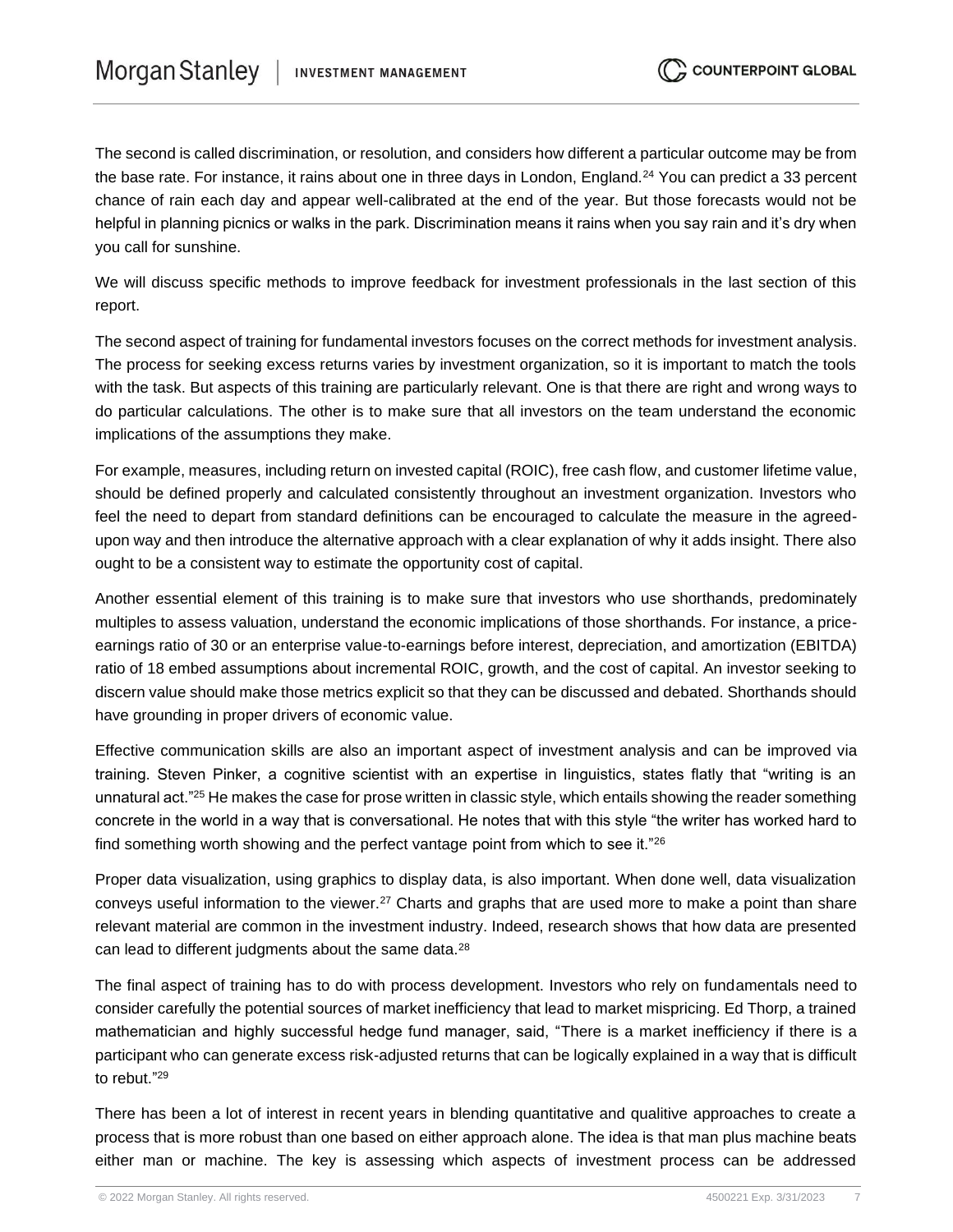systematically and which must be in the realm of judgment. For instance, Lewis Goldberg, a psychologist, found that models of decision makers outperformed the decision makers that were modeled. This reveals an essential observation: decision makers often know what to do in principle but fail to execute in reality.<sup>30</sup>

**Practice versus Play.** Practice is common for participants in a particular domain who want to get better. Athletes are an obvious example. Even elite professionals allocate a substantial amount of time to honing their skills. The ratio of practice to play varies by sport, but there are no cases where practice is completely absent. Practice entails applying an idea, belief, or method versus just understanding theories related to results in an activity.

One of the reasons that investment management is difficult is that there is an enormous amount of information to absorb. As a result, it is easy to get drawn into a pattern of all playing and no practicing. But no playing and all practicing is also obviously bad. The goal is to strike an appropriate balance between doing the job and practicing so as to improve the investment process.

Studies of practice reveal a number of relevant points. First, practice in most activities allows us to pass through stages until we reach the autonomous stage, a point where skill becomes habitual and fluid. Performance is acceptable and repeating the activity does not improve results. The classic example is driving. Most of us can get around reasonably safely but certainly lack the skills of expert drivers. We get good enough and stop. And that is fine for many things we do. $31$ 

Second, there's a useful distinction between regular, or even purposeful, practice and deliberate practice.<sup>32</sup> Deliberate practice requires full attention, occurs at the edge of a person's ability, and requires timely and accurate feedback. A good teacher or a coach can structure the practice and make appropriate corrections to performance. Deliberate practice is more applicable to domains that are well understood, such as music or athletics, than it is in activities that are less objectively measured.<sup>32</sup>

Third, it is interesting to consider what practice looks like in the investment industry. The answer to a large degree depends on how an investment manager seeks to generate excess returns. What skills a quantitative manager needs to succeed are very different than what a long-term oriented fundamental investor requires. Quantitative managers rely more on a statistical approach and fundamental investors appeal more to judgment, but the common denominator is the ability to make good decisions in the face of uncertainty.

Fourth is the issue of skill transfer. Effective practice isolates the skills that are necessary to produce results. Researchers like to distinguish between drills and scrimmages. Drills distort the game so as to work on a specific skill under maximum concentration. Scrimmages mimic the game to get a feel for the cadence and circumstances.<sup>33</sup>

Skill transfer is the degree to which working on a skill in one setting translates into another.<sup>34</sup> For example, employees at Susquehanna International Group, a trading and technology firm, play poker, chess, and strategic board games to hone their skills and "apply them to complex financial markets." <sup>35</sup> The main question is how, and to what degree, the skills you practice help improve your investment process.

Finally, it helps to start by considering what we usually do in order to think about how we can do it better. Investors, just as people in many walks of life, usually think by analogy.<sup>36</sup> They compare two things with the sense that one idea will help explain or clarify the other.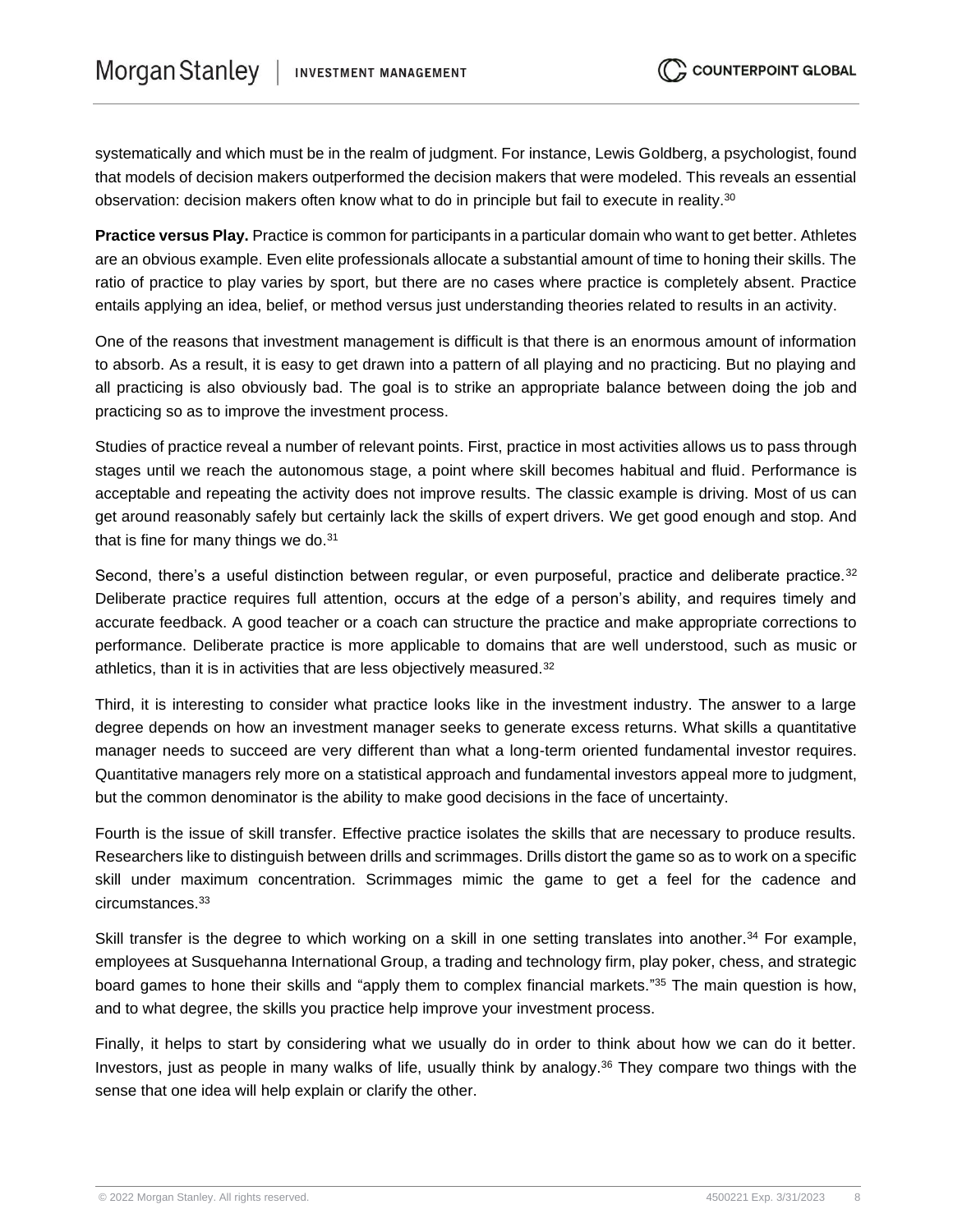More formally, we identify a source analog that becomes the basis of comparison with the target. The source commonly comes from memory. We then compare the source to the target to make inferences, often in the form of similarities. These inferences are then modified to capture differences between the source and the target. We then consider the lessons from the analogy's success or failure.<sup>37</sup>

We typically tap our memory to come up with the source analogy. If we remember the right one, we learn about a new situation quickly. But more often than not we run into two potential problems. The first is the lack of breadth. We are simply unaware of other analogies that may be more appropriate than the one that is available to our minds. The second is a lack of depth. We make inappropriate inferences because the analogy relies too much on superficial similarities and fails to recognize causality.

The use of base rates is the remedy for the problems of breadth and depth. Base rates are particularly useful in certain cases where the reference class is well understood and has a distribution of outcomes that exhibit "mild randomness" and hence can be readily modeled statistically. Base rates can be more challenging when there is no ready reference class or when the distribution of outcomes show "wild randomness" and hence are difficult to measure.<sup>38</sup>

In domains such as sports and music, coaches or teachers oversee practice and provide valuable real-time feedback to improve results. The distinction between critique and correction is useful. A critique points out that something was done wrong and explains how to do it better. A correction requires doing it over, and properly, at the earliest possible opportunity.<sup>39</sup> This means that errors in reasoning or technique should be identified and corrected on the spot.

Atul Gawande, a surgeon at Brigham and Women's Hospital in Boston, Massachusetts as well as a writer and public health researcher, wondered about the widespread use of coaches in sports and the dearth of coaches in medicine. He asked a surgeon under whom he'd trained to be his "coach" for one of his operations. He suggests "the case went beautifully," but his coach had lots of observations about what he could have done better. There is a lot of opportunity to improve coaching in the investment business. Gawande suggests, "Coaching done well may be the most effective intervention designed for human performance."<sup>40</sup> But it starts by professionals acknowledging that there is room to improve.

#### **Organizations**

It is essential to find the right people and help them flourish, but it's also important to recognize that most people make decisions from within an organization. Research shows that individual beliefs and productivity are shaped in part by organizations.<sup>41</sup> For example, star investment professionals who switch firms tend to see a deterioration of their performance. The main reason is that the star's skills were a better fit for the prior firm than the new one.<sup>42</sup>

Culture can play a significant role in mediating beliefs and behaviors. Researchers often describe culture as reflecting values and norms. Values are the standards of behavior that employees seek to realize, and norms are the degree to which they behave according to those values.<sup>43</sup> Values and norms are influenced by governing objectives, incentives, teamwork, and the overall organizational environment. We want to examine these in the context of feedback.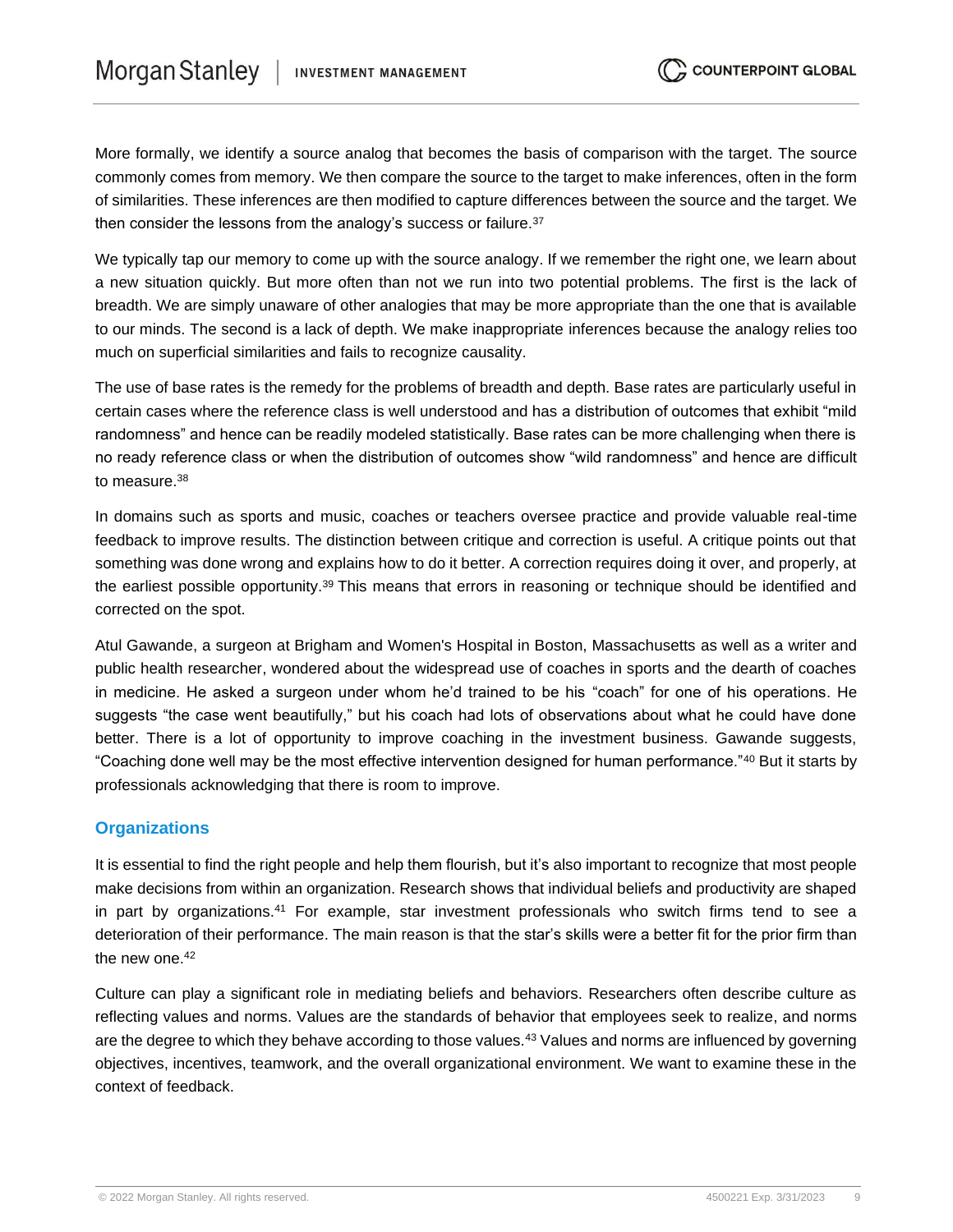**Governing Objective.** An organization's governing objective is a clear statement of what it is fundamentally trying to accomplish. It molds an organization's culture, communications, and choices about how it allocates resources. A clear governing objective gives decision makers a basis for dealing with the trade-offs that naturally arise in a dynamic setting. It also provides insiders and outsiders with a benchmark for assessing results.<sup>44</sup>

The most vivid example of dueling governing objectives for corporations is a focus on creating shareholder value versus building stakeholder value. We argue that creating long-term value considers the interests of all stakeholders while providing a basis for choosing between strategic and financial options. Stakeholder value seeks to maximize the interests of all stakeholders, which is impossible to do simultaneously.<sup>45</sup> As a result, stakeholder value ends up being a matter of management discretion with no clear way to assess outcomes.

Investment management organizations also have tension between two potential objectives.<sup>46</sup> Charles Ellis, the founder of Greenwich Associates and an investment industry luminary, distinguishes between the profession and business of investment management. The profession is focused on generating attractive long-term returns for investors. The business is focused on producing sales and profits for the investment firm. Ellis correctly observes that a healthy business is necessary to support the profession, if only to attract and retain talent, but that the pendulum can swing away from the profession toward the business. He emphasizes that the optimal balance must always favor the profession over the business because it is the best path to attract and develop talented investors.

**Incentives.** Feedback that encourages individuals to stay true to the governing objective can come from sources inside or outside the organization. Incentives can also play a large role in encouraging actions consistent with the organization's broader goal. Proper incentives make pursuing the governing objective "an act of enlightened self-interest" for an organization's members.<sup>47</sup>

Effective incentives are very difficult to design, and incentives by themselves rarely promote the proper behaviors. But every effort should be made to align incentives with the governing objective. Investors committed to the profession should have enough skin in the game to feel the organization's ups and downs, but not so much as to impair judgment. Research shows that funds with high portfolio manager ownership do better than those with low ownership.<sup>48</sup> That said, managers who own large stakes in the funds tend to take fewer risks, especially after a spell of poor results or investor outflows.<sup>49</sup>

**Teams.** One of the most profound changes in the investment management industry has been the shift from single- to team-managed funds. About 65 percent of funds had a single manager 30 years ago and about 20 percent do today (see exhibit 5).<sup>50</sup> Team-run funds have generated higher excess returns than have singlemanaged funds, and they have done so with a lower standard deviation.<sup>51</sup>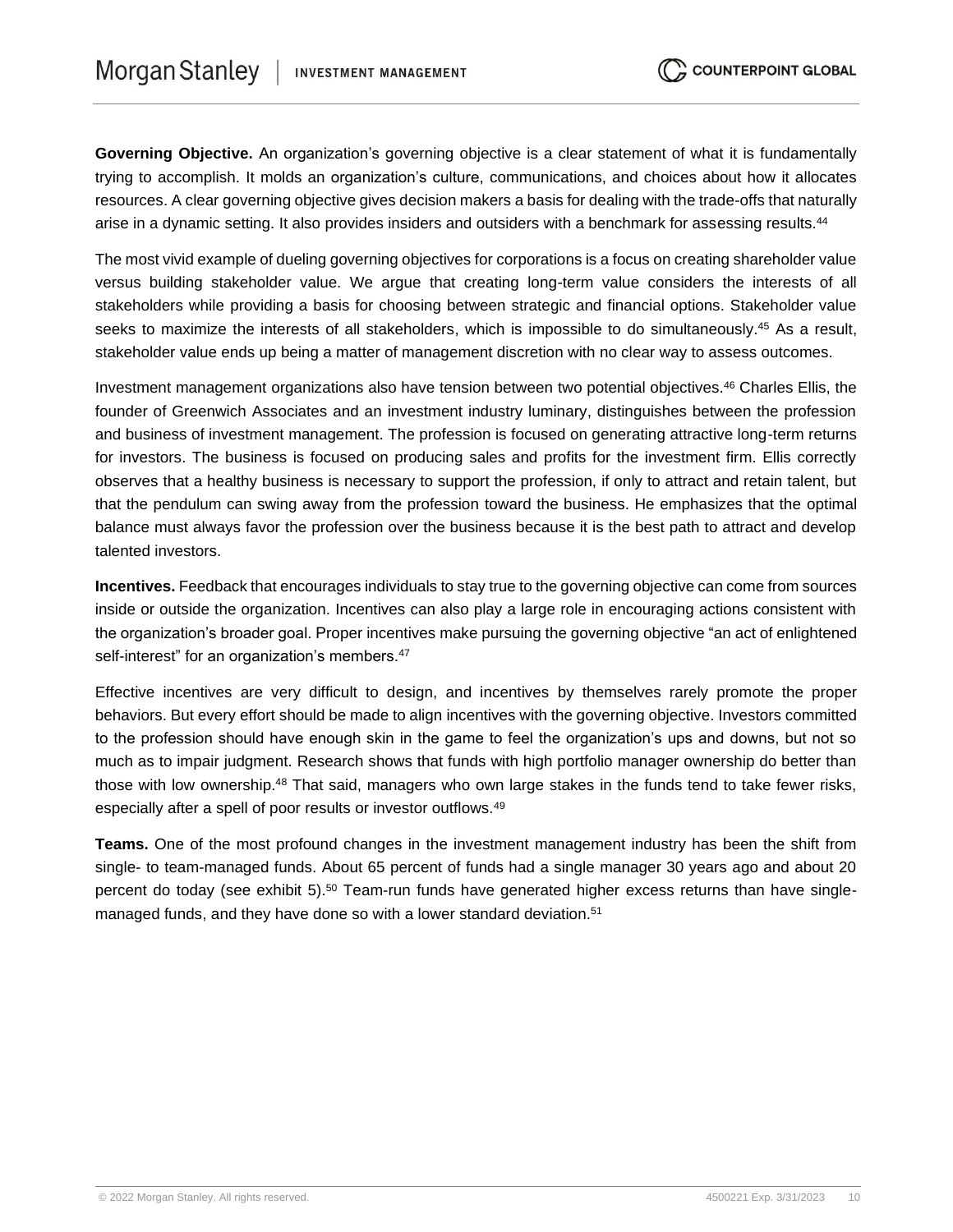

#### **Exhibit 5: Mutual Funds Shift from One to Multiple Managers**



*Source: Campbell R. Harvey, Yan Liu, Eric K.K. Tan, and Min Zhu, "Crowding: Evidence from Fund Managerial Structure,"*  Working Paper*, April 9, 2021.*

We have already seen that trained forecasters do better than those who receive no training. The researchers at GJP also found that teams forecast more accurately than the trained individuals. Teams do better than individuals because they have additional knowledge. The forecasts of teams of elite forecasters are nearly twice as accurate as those of untrained individuals (see exhibit 6). A group can add value with complex problems that require a forecast.<sup>52</sup>



#### **Exhibit 6: Training and Teaming Can Improve Prediction Accuracy**

*Source: Paul J. H. Schoemaker and Philip E. Tetlock, "Superforecasting: How to Upgrade Your Company's Judgment,"* Harvard Business Review*, May 2016, 72-78.*

Whereas it is possible to measure the general intelligence (*g*) of an individual, researchers suggest that groups have a similar measure, which they call collective intelligence ("the *c* factor*"*).<sup>53</sup> One study that included more than 5,000 individuals and 1,300 teams found that the variables that best explained collective intelligence included measures of "group collaboration process" and individual member skill. Less explanatory factors included group size, social perceptiveness, and group composition. The ranking of these factors varies by task.<sup>54</sup>

© 2022 Morgan Stanley. All rights reserved. 4500221 Exp. 3/31/2023 11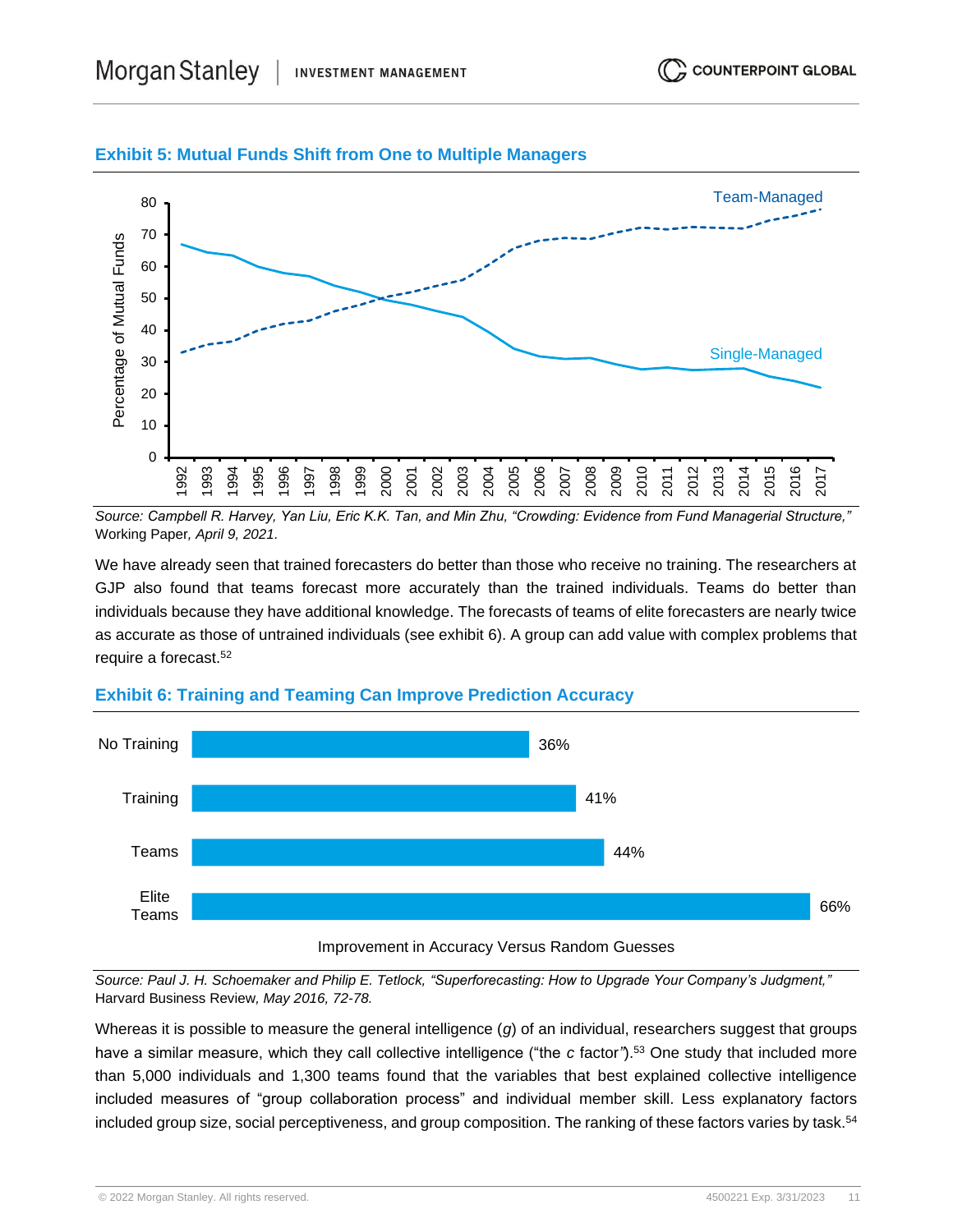Studies of teams have also found that psychological safety is essential to success. Psychological safety exists when people feel comfortable saying what they think without concern that they will be punished if they make a mistake. Leaders can foster this openness by emphasizing collaboration over conflict and curiosity over blame.<sup>55</sup> The virtue of psychological safety is that all points of view get a voice.

But the evidence of the value of group discussion is mixed. It can be the case that someone's insight gets drowned out by the opinion of another, which is especially likely when there are differences in seniority. Collective calibration is a group quality that overcomes this. The idea is that individual members who are better calibrated, meaning that their confidence matches their accuracy, make the group's discussion more fruitful.<sup>56</sup> This underscores that training in forecasting techniques can benefit individuals as well as teams.

Successful teams have members who are capable. Feedback should focus on how the team is managed. Essential elements include the ideal team size and makeup, having a leader or moderator who makes sure that all information and alternative views are brought to the surface, and proper voting techniques.<sup>57</sup>

**Environment.** Researchers distinguish between algorithmic and heuristic tasks within an organization.<sup>58</sup> Algorithmic tasks deal with situations where cause and effect are clear and the goal can be achieved by following a recipe. Heuristic tasks arise in evolving and novel environments where there are no set steps to success. For instance, creating policy is essentially a prediction and policies often don't succeed.<sup>59</sup>

Essentially all companies include algorithmic and heuristic elements. But in general, algorithmic tasks are more associated with businesses with tangible assets, and heuristic tasks accompany intangible assets. Visualize a steel mill in 1900. You can imagine a lot of workers carrying out tasks such as moving ore, feeding furnaces, and shaping steel but only a few fashioning new instructions. Algorithmic and heuristic tasks were both important, but most of the manpower was dedicated to implementing instructions.

Now visualize a research and development (R&D) lab where scientists seek to create a vaccine to provide immunity against a novel pathogen. Creating an efficacious vaccine is the hard part. The manufacturing must be done to exacting standards but the process is relatively straightforward.<sup>60</sup> Tasks within organizations are migrating from algorithmic to heuristic, following the evolution from tangible to intangible assets.<sup>61</sup>

Leaders of organizations that partake primarily in heuristic work should strive to create an environment conducive to success. First, it should be committed to ongoing learning. In investment management, this means constant reading, welcoming guests who have done useful or provocative work, and sharing ideas across the organization efficiently.

Good organizations also welcome different points of view. This starts in the hiring process with an emphasis on cognitive diversity. Cognitive diversity measures functional knowledge, personality, representations, mental models, and categorizations. Most research shows that cognitive diversity is one of the key ingredients in groups that make good decisions.<sup>62</sup>

Frameworks for surfacing and selecting good ideas are also important. Ideally, these have been established and reinforced via training and practice. These mechanisms include the use of base rates and red teams, a method to create structured disagreement. Auditing the decision-making process is also a vital mechanism for feedback.

Finally, leaders should attempt to create an environment of equanimity. All organizations go through ups and downs, so removing peaks and valleys is essential. A focus on proper process with a long-term view contributes to this attitude.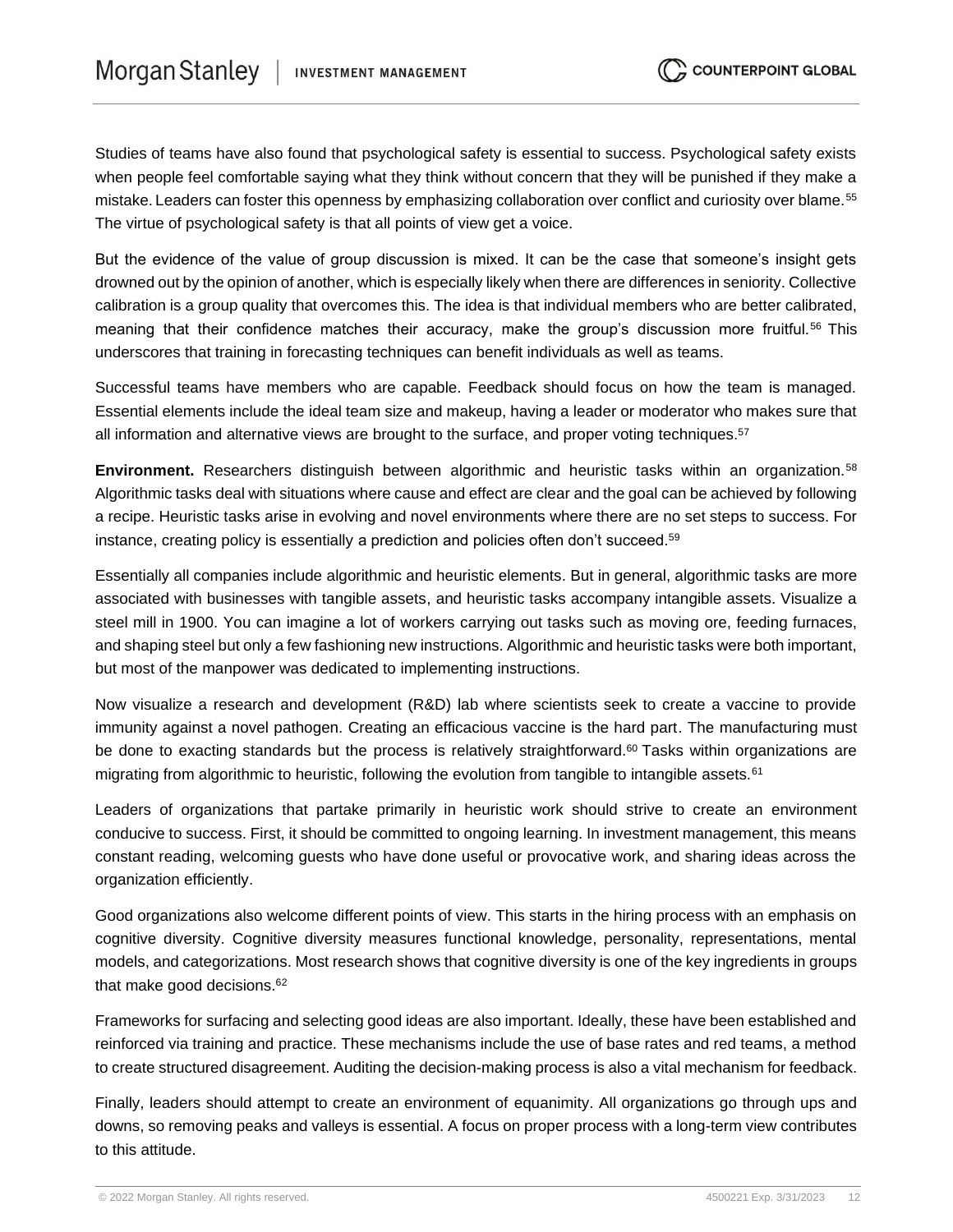#### **Feedback During Process Execution**

Providing feedback to fundamental investors is inherently difficult because the process to make decisions is often poorly defined and the outcome, the rise and fall of asset prices, is noisy in the short run. One way to solve this problem is to break down decisions into measurable components. But it all starts with documenting decisions and how they are made. Without a record of what you expect to happen, it is difficult to measure the accuracy of your predictions.

An investor who buys or sells a security in the hope of generating an excess return must have a variant perception, a well-founded view that the market has not priced properly. The variant perception, in turn, can be broken into subcomponents. Those subcomponents can be evaluated using a mechanism to score the accuracy of the predictions. This provides a solid foundation for intermediate feedback.

The Brier score, developed by the meteorologist Glenn Brier in the 1950s, is a popular method for tracking the accuracy of probabilistic forecasts.<sup>63</sup> One version adds the square of the forecast error for the event, (forecast of event – outcome)<sup>2</sup>, to the square of error for the non-event, (forecast of non-event – outcome)<sup>2</sup>. For binary events, the value of the outcome is 1 if the event occurs and 0 if it does not. For instance, if you predict rain tomorrow with an 80 percent probability and it does rain, your Brier score is 0.08  $[(0.80 - 1)^2 + (0.20 - 0)^2]$ . This version has a scale from 0 to 2 and, as in golf, a lower score is better.

You can calculate the Brier score for a prediction when you state a measurable outcome by a specified date with an associated probability. The straightforward step is to translate the essential elements of the variant perception into forecasts that can receive a Brier score. This allows for timely feedback on the aspects of the investment case that matter.

You might imagine a case where the market has priced in 100 new value-creating subscribers for a business during the next quarter and your variant perception is that the number of new subscribers will meaningfully exceed that level. Your prediction might be "the company will have more than 110 new subscribers by the end of the quarter with an 80 percent probability." You can calculate your Brier score once the company has disclosed the subscriber number.

The best forecasters don't just set a probability and leave it at that. They constantly make small refinements to their probability estimates as new information arrives. Those who make poor forecasts tend to either stick to their initial forecast or make rare revisions.<sup>64</sup>

The intelligence community has developed a technique called "linchpin analysis'' that can be helpful in isolating the foundation for a variant perception. Roger George, who worked at the Central Intelligence Agency and has taught intelligence studies, summarizes the approach in the following steps:<sup>65</sup>

- Identify the main uncertain factors or key variables (drivers) that will determine an outcome.
- Identify working assumptions (linchpin premises) about how the key drivers will operate.
- Advance convincing evidence and reasoning to support the linchpin premises.
- Address any indicators or signposts that would render linchpin premises unreliable.
- Ask what dramatic events or triggers could reverse the expected outcomes.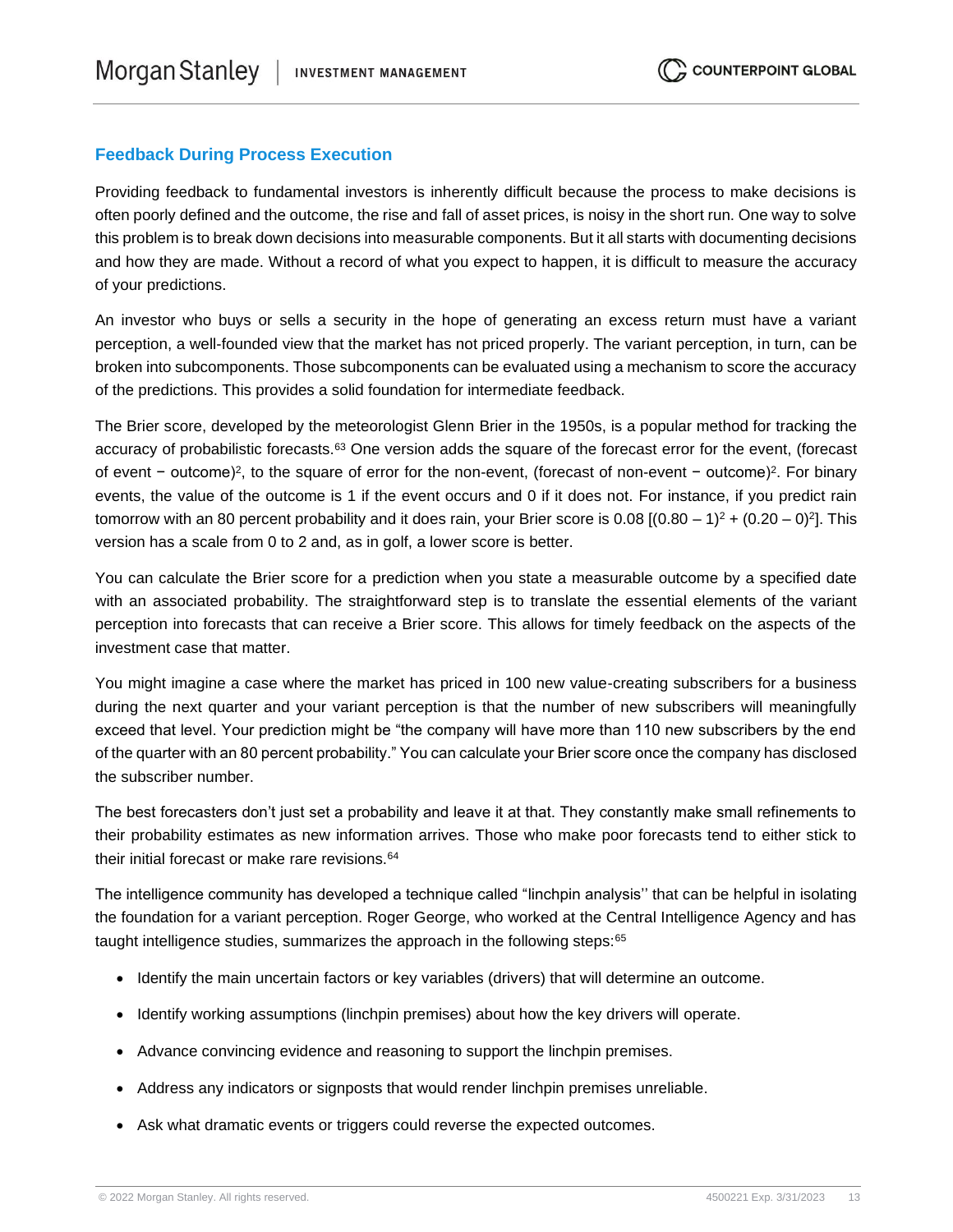You can use signposts as periodic checks on the thesis. Should you develop an investment thesis and find that you are missing widely on your forecasts about outcomes, the signposts present an opportunity to revisit your thesis and, if appropriate, to revise your view.

Most investment organizations have the raw material to keep Brier scores but fail to do so. Part of it is that keeping track of decisions requires some discipline. But the bigger issue is that when we are wrong, we generally cope by crafting a story to explain what happened in a way that avoids making us look bad. We are poor at predicting but great at explaining the past.<sup>66</sup>

But feedback can provide a payoff. First, just knowing that a component of an investment thesis will be evaluated encourages more thoughtful analysis and input. The relevance of base rates is immediately clear when individuals are asked to attach probabilities to events.

There is also evidence that this type of feedback improves calibration.<sup>67</sup> Researchers in one study asked weather forecasters to make predictions on outcomes such as wind speed, visibility, and precipitation. They were generally overconfident, which means their subjective probabilities exceeded the observed outcomes (see light blue line in exhibit 7). The forecasters were then given extensive feedback and asked to repeat similar forecasts. The results were substantially more accurate the second time (see dark blue line).



#### **Exhibit 7: Feedback Improves Calibration**

*Source: Allan H. Murphy and Harald Daan, "Impacts of Feedback and Experience on the Quality of Subjective Probability Forecasts: Comparison of Results from the First and Second Years of the Zierikzee Experiment,"* Monthly Weather Review*, Vol. 112, No. 3, 1984, 413-423.*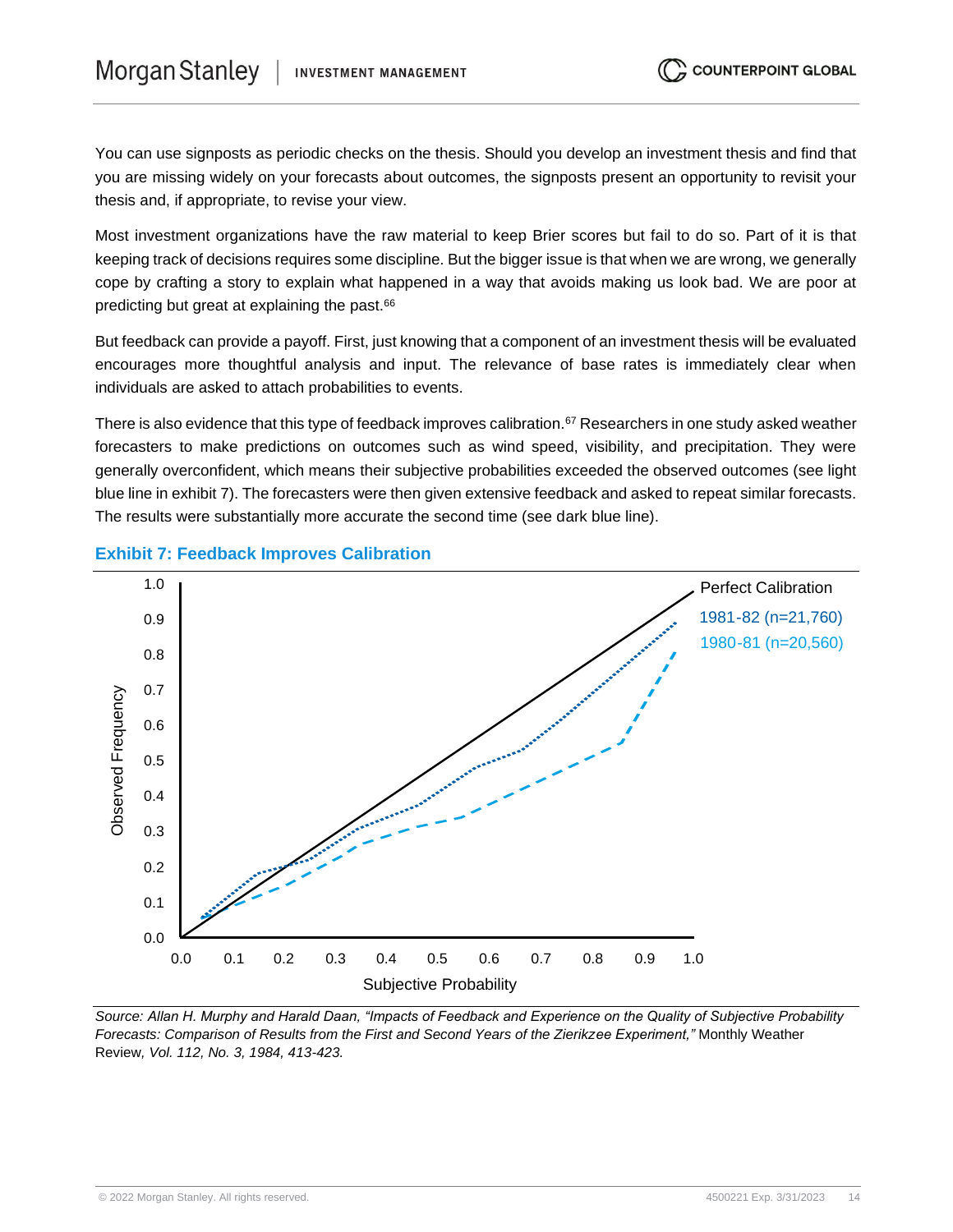Other initiatives may be helpful as well and can actually be considered a part of practice. One is to periodically audit the process behind major decisions. Importantly, this should include decisions that turned out fine as well as those that turned out poorly. The goal is to honestly appraise the quality of the process, as good outcomes can be the result of a bad process and good luck, and bad outcomes can be the result of a good process and bad luck.

Another procedure is to keep track of decisions that led to no action. For example, an organization may contemplate the purchase of a specific security and pass on it. That decision should remain in the database and, like the decision to act, be evaluated periodically.

Finally, we can collect feedback from machines. Chess is an interesting example. Chess programs were deemed to have achieved superhuman levels of performance when Deep Blue beat world champion Garry Kasparov in 1997. The Elo rating system is a standard way of measuring relative skill in zero-sum games. The best chess player in the world today, Magnus Carlsen, has an Elo rating of 2865. The best chess program, Stockfish 14, has a rating of around 3540. (AlphaZero Chess, which beat Stockfish years ago, does not have an official rating but it is assumed to be higher than that of Stockfish.) The rating difference suggests that Carlsen would have less than a two percent chance of beating Stockfish.

Carlsen and other elite players now use the chess programs as teachers. They can consider moves and then consult the program to get feedback on their strength. This is a machine giving feedback in order to improve a human's game.<sup>68</sup>

You might imagine a similar process in investment management. Position sizing within a portfolio, for example, can be expressed mathematically when the goals, constraints, and inputs are well specified. In concept, portfolio managers could have run a portfolio management program to suggest optimal position sizes given the assumptions. The investor could then compare their own intuitions against the machine's calculations to see if and why there are differences.

#### **Conclusion**

Feedback is information that is applied to improve results. In this report, we focused on how feedback can improve the long-term outcomes for investment organizations.

We started by discussing the qualities of good thinking, including the characteristics of superforecasters, a group that made accurate forecasts above what chance would dictate, and the rationality quotient, a measure of rational decision making. The important insight is that intelligence quotient and rationality quotient measure different things and have only partial overlap. Superforecasters would likely score high on the test of rationality. In particular, a significant attribute is being actively open-minded.

Getting the right people is great, and their skills can be enhanced through proper training. Learning how to apply base rates properly is a particularly effective tool for decision makers facing probabilistic outcomes. Beyond training, it is crucial to consider an appropriate ratio between practice and play. Investing is difficult in that there is always some information out there that we don't know. As a result, the temptation is to play constantly. But evidence in other fields suggests that allocating some time to practice, assuming the possibility of skill transfer, may lead to improved outcomes.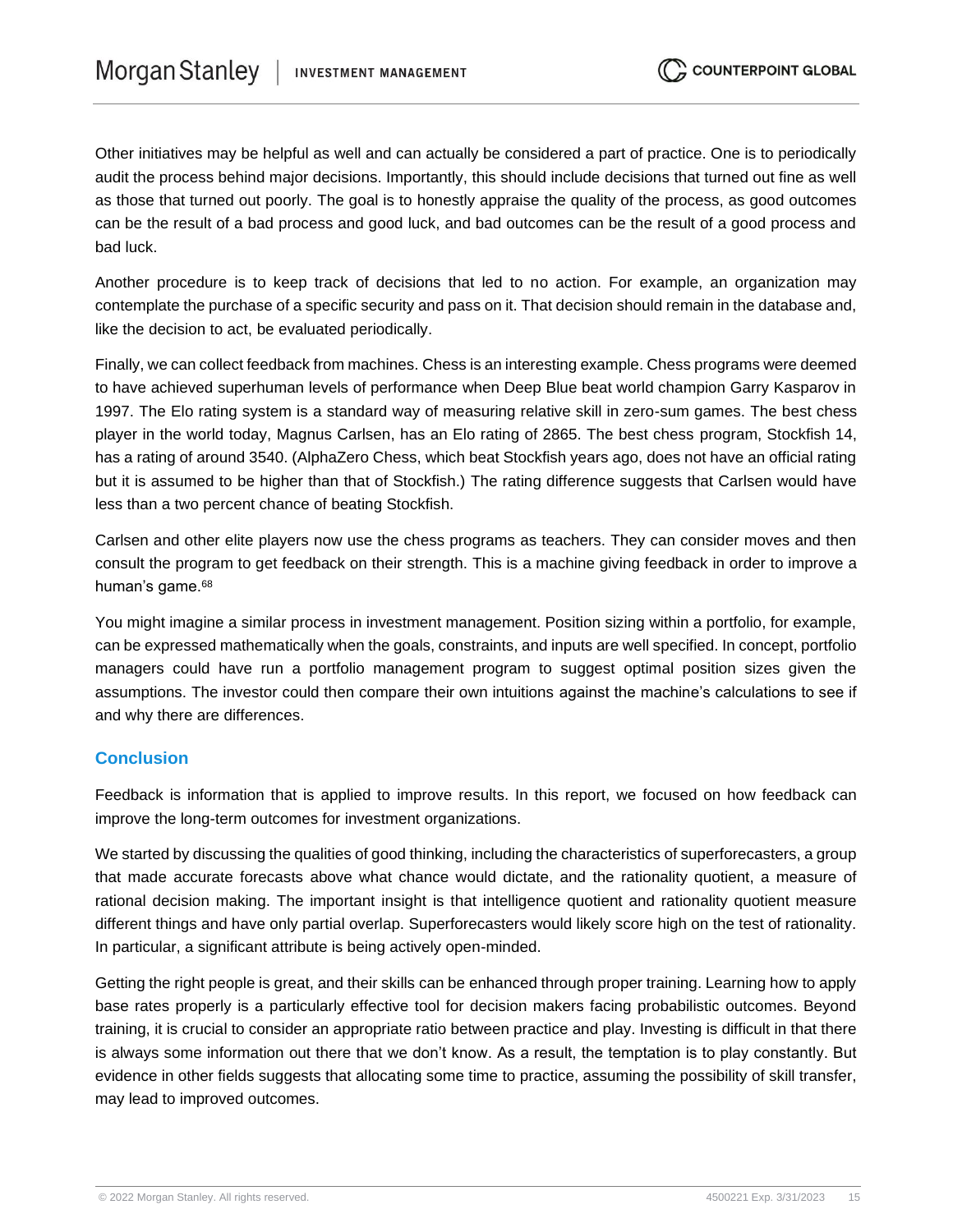Investors rarely operate fully autonomously and are generally part of an organization. That organization can shape beliefs and productivity. We discussed a number of key considerations, including the organization's governing objective, the degree to which incentives align with that objective, the function of teams within organizations, and what type of environment is most conducive to success in a field dominated by heuristic tasks.

Generating timely and accurate feedback for fundamental investors can be difficult because the process is rarely uniform and the outcomes are noisy. One approach to dealing with this problem is to break an investment thesis into subcomponents and to track the accuracy of each of the probabilistic forecasts.

Buying or selling a security with an expectation of excess returns implies a view of what is going to happen that the market has yet to reflect in a price. The objective is to translate that variant perception into a cluster of measurable results and to keep score of how well the outcomes match the subjective inputs.

The encouraging news is that there is evidence that receiving timely and accurate feedback makes you a better forecaster. The apparatus to provide this feedback exists, but implementation requires some focus and discipline.

**Please see Important Disclosures on pages 21-23**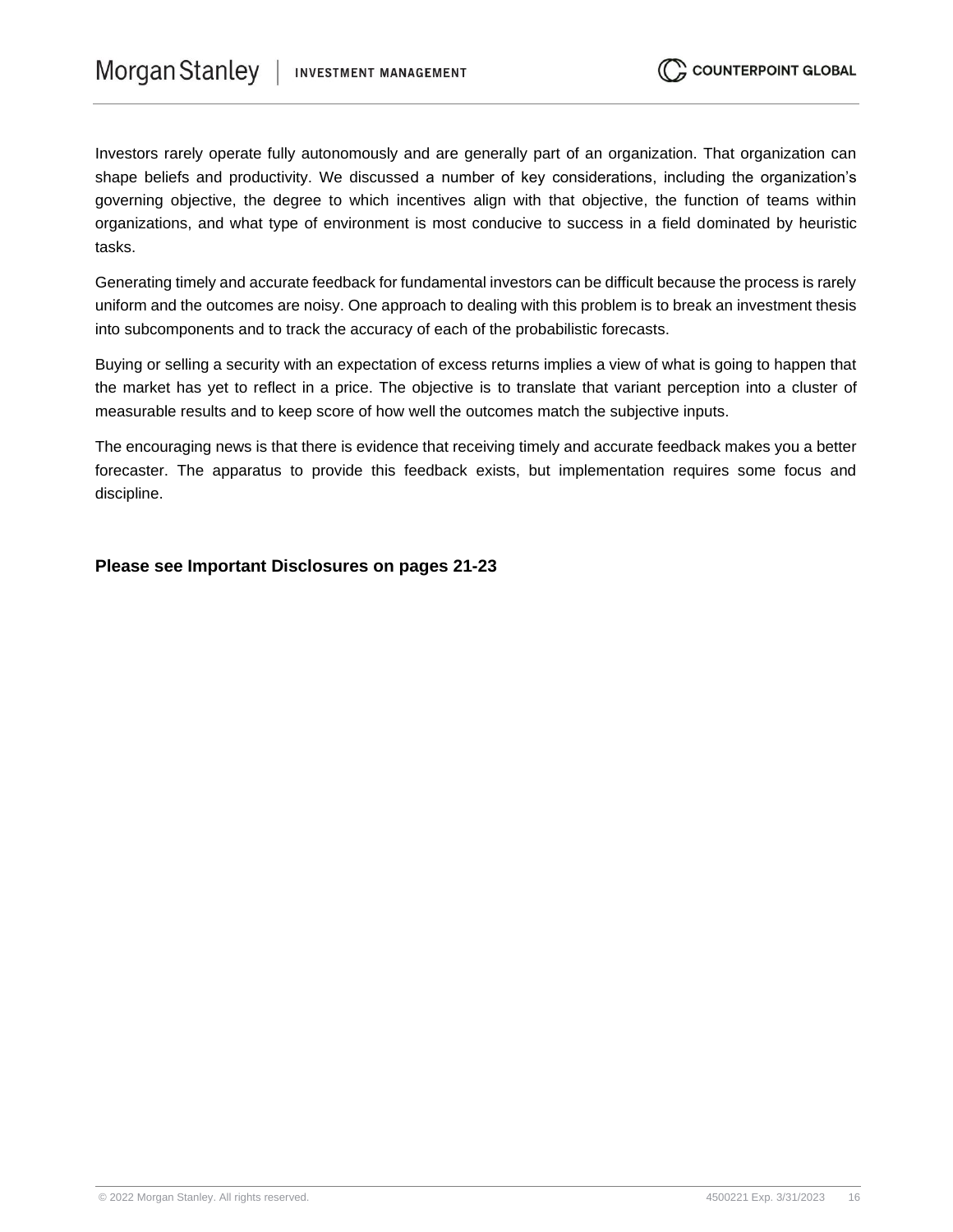#### **Endnotes**

<sup>1</sup> For a discussion along the same lines, see Cade Massey, "How to Identify Talent: Five Lessons from the NFL Draft," *Behavioral Scientist*, April 23, 2018.

<sup>2</sup> David Ignatius, "More Chatter Than Needed," *Washington Post*, November 1, 2013.

<sup>3</sup> Philip E. Tetlock and Dan Gardner, *Superforecasting: The Art and Science of Prediction* (New York: Crown Publishers, 2015) and Paul J.H. Schoemaker and Philip E. Tetlock, "Superforecasting: How to Upgrade Your Company's Judgment," *Harvard Business Review*, Vol. 94, No. 5, May 2016, 72-78.

<sup>4</sup> For a good resource on this topic, see the website of Jonathan Baron, a professor of psychology at the University of Pennsylvania: www.sjdm.org/dmidi/Actively\_Open-Minded\_Thinking\_Beliefs.

<sup>5</sup> Keith E. Stanovich, *The Bias That Divides Us: The Science and Politics of Myside Thinking* (Cambridge, MA: MIT Press, 2021), 55.

<sup>6</sup> Tetlock and Gardner, *Superforecasting,* 191.

<sup>7</sup> Stanovich, *The Bias That Divides Us*, 9.

8 Ibid., 58.

<sup>9</sup> See Mark Grinblatt, Matti Keloharju, and Juhani Linnainmaa, "IQ and Stock Market Participation," *Journal of Finance*, Vol. 66, No. 6, December 2011, 2121-2164; Judith Chevalier and Glenn Ellison, "Are Some Mutual Fund Managers Better Than Others? Cross-Sectional Patterns in Behavior and Performance," *Journal of Finance*, Vol. 54, No. 3, June 1999, 875-899; Aron A. Gottesman and Matthew R. Morey, "Manager Education and Mutual Fund Performance," *Journal of Empirical Finance*, Vol. 13, No. 2, March 2006, 145-182; Mark Grinblatt, Matti Keloharju; Juhani T. Linnainmaa, "IQ, Trading Behavior, and Performance," *Journal of Financial Economics*, Vol. 104, No. 2, May 2012, 339-362; Andreas Hefti, Steve Heinke, and Frédéric Schneider, "Mental Capabilities, Trading Styles, and Asset Market Bubbles: Theory and Experiment," *University of Zurich Working Paper No. 234*, August 30, 2016; and Wändi Bruine de Bruin, Andrew M. Parker, and Baruch Fischhoff, "Decision-Making Competence: More Than Intelligence?" *Current Directions in Psychological Science*, Vol. 29, No. 2, April 2020, 186-192.

There also appears to be a genetic component to investing. See Amir Barnea, Henrik Cronqvist, and Stephan Siegel, "Nature or Nurture: What Determines Investor Behavior?" *Journal of Financial Economics*, Vol. 98, No. 3, December 2010, 583-604 and David Cesarini, Magnus Johannesson, Paul Lichtenstein, Örjan Sandewall and Björn Wallace, "Genetic Variation in Financial Decision-Making," *Journal of Finance*, Vol. 65, No. 5, October 2010, 1725-1754.

<sup>10</sup> Keith E. Stanovich and Richard F. West, "The Assessment of Rational Thinking: IQ ≠ RQ," *Teaching of Psychology*, Vol. 41, No. 3, July 2014, 265-271.

<sup>11</sup> Keith E. Stanovich, Richard F. West, and Maggie E. Toplak, *The Rationality Quotient: Toward a Test of Rational Thinking* (Cambridge, MA: MIT Press, 2016), 315.

<sup>12</sup> Meredith C. Frey and Douglas K. Detterman, "Scholastic Assessment or *g*? The Relationship Between the Scholastic Assessment Test and General Cognitive Ability," *Psychological Science*, Vol. 15, No. 6, June 2004, 373-378.

<sup>13</sup> Steven Pinker, *Rationality: What It Is, Why It Seems Scarce, Why It Matters* (New York: Viking, 2021), 7. Also Maggie E. Toplak, Richard F. West, and Keith E. Stanovich, "Education for Rational Thought," in John R. Kirby and Michael J. Lawson, eds., *Enhancing the Quality of Learning Dispositions, Instruction, and Learning Processes* (Cambridge: Cambridge University Press, 2012), 51-92.

<sup>14</sup> Stanovich, West, and Toplak, *The Rationality Quotient*, 6-7.

<sup>15</sup> Daniel Kahneman and Amos Tversky, "Prospect Theory: An Analysis of Decision under Risk," *Econometrica*, Vol. 47, No. 2, March 1979, 263-292.

<sup>16</sup> Hannah Ritchie, "Does the news reflect what we die from?" *ourworldindata.org*, May 29, 2019.

<sup>17</sup> Robert P. Abelson, "Beliefs Are Like Possessions," *Journal for the Theory of Social Behaviour*, Vol. 16, No. 3, October 1986, 223-250 and Stanovich, *The Bias That Divides Us*, 8.

<sup>18</sup> Stanovich, West, and Toplak, *The Rationality Quotient*, 314. For more on the CART, see Keith E. Stanovich, "The Comprehensive Assessment of Rational Thinking," *Educational Psychologist*, Vol. 51, No. 1, 2016, 23-34.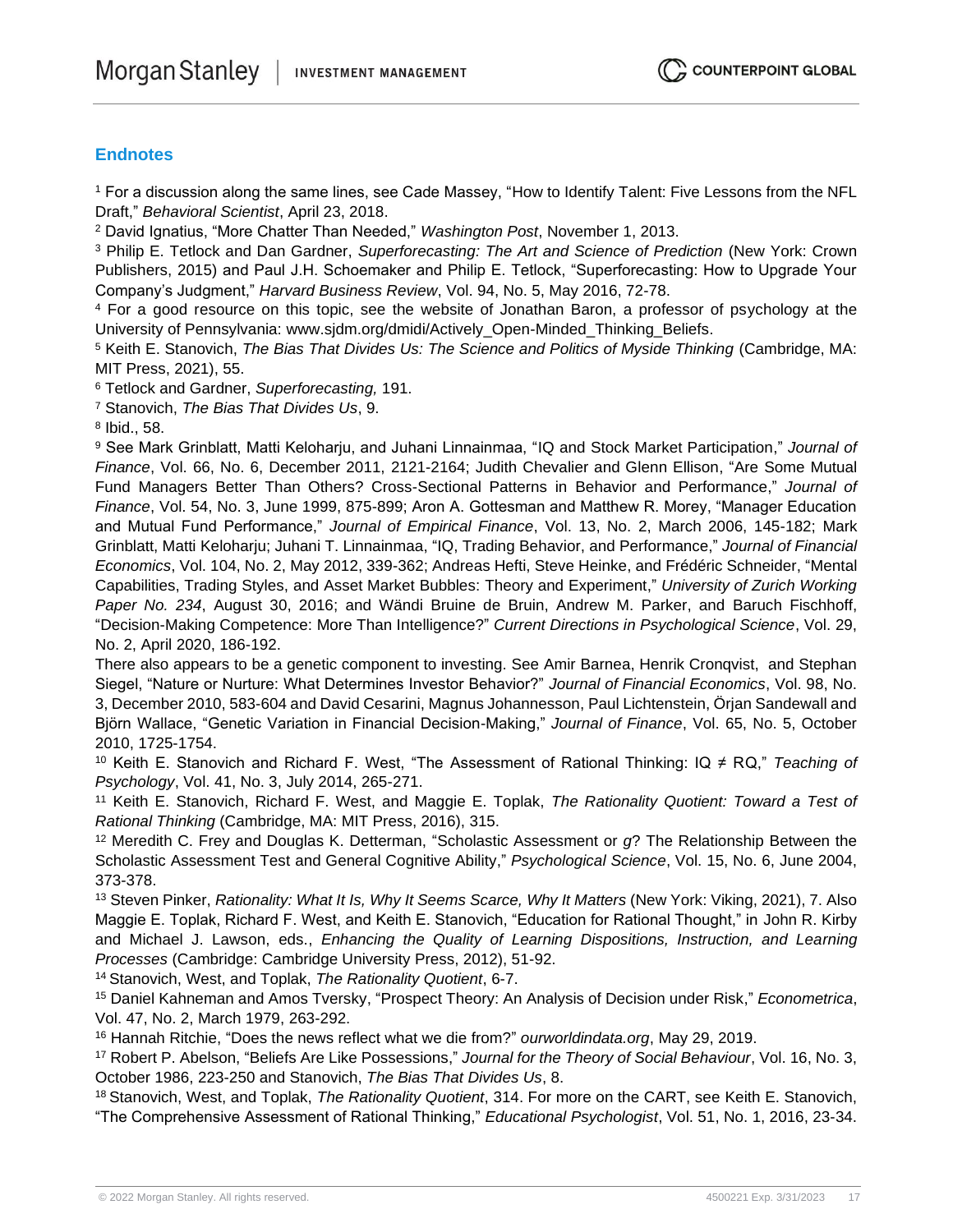<sup>19</sup> Welton Chang, Eva Chen, Barbara Mellers, and Philip Tetlock, "Developing Expert Political Judgment: The Impact of Training and Practice on Judgmental Accuracy in Geopolitical Forecasting Tournaments," *Judgment and Decision Making*, Vol. 11, No. 5, September 2016, 509-526.

<sup>20</sup> Daniel Kahneman and Amos Tversky, "Intuitive Prediction: Biases and Corrective Procedures," *Decision Research Technical Report PTR-1042-77-6*, 1977.

<sup>21</sup> Daniel Kahneman and Amos Tversky, "On the Psychology of Prediction," *Psychological Review*, Vol. 80, No. 4, July 1973, 237-251.

<sup>22</sup> Gerd Gigerenzer and Adrian Edwards, "Simple Tools for Understanding Risks: From Innumeracy to Insight," *BMJ*, Vol. 327, September 27, 2003, 741-744.

<sup>23</sup> Allan H. Murphy and Harald Daan, "Impacts of Feedback and Experience on the Quality of Subjective Probability Forecasts. Comparison of Results from the First and Second Years of the Zierikzee Experiment," *Monthly Weather Review*, Vol. 112, No. 3, March 1984, 413-423.

<sup>24</sup> See www.metoffice.gov.uk/research/climate/maps-and-data/uk-climate-averages.

<sup>25</sup> Steven Pinker, *The Sense of Style: The Thinking Person's Guide to Writing in the 21st Century* (New York: Viking, 2014), 27.

26 Ibid., 30.

<sup>27</sup> The classic text is Edward R. Tufte, *The Visual Display of Quantitative Information, 2nd Ed.* (Cheshire, CT: Graphics Press, 2001).

<sup>28</sup> Stephen A. Spiller, Nicholas Reinholtz, Sam J. Maglio, "Judgments Based on Stocks and Flows: Different Presentations of the Same Data Can Lead to Opposing Inferences," *Management Science*, Vol. 66, No. 5, May 2020, 2213-2231.

<sup>29</sup> Ed Thorp interview in Jack D. Schwager, *Hedge Fund Market Wizards: How Winning Traders Win* (Hoboken, NJ: John Wiley & Sons, 2012), 217.

<sup>30</sup> Lewis Goldberg, "Man Versus Model of Man: A Rationale, Plus Some Evidence, For a Method of Improving Clinical Inferences," *Psychological Bulletin*, Vol. 73, No. 6, June 1970, 422-432. Also, see Daniel Kahneman, Olivier Sibony, and Cass R. Sunstein, *Noise: A Flaw in Human Judgment* (New York: Little, Brown Spark, 2021), 117-122.

31 Stan Browne, Deb Clarke, Peter Henson, Frida Hristofski, Vicki Jeffreys, Peter Kovacs, Karen Lambert, Danielle Simpson, with the assistance of the Australian Institute of Sport, *PDHPE Application & Inquiry, Second Edition* (Melbourne, Australia: Oxford University Press, 2009), 150-151.

<sup>32</sup> Anders Ericsson and Robert Pool, *Peak: Secrets from the New Science of Expertise* (Boston, MA: Houghton Mifflin Harcourt, 2016). Also, Daniel Coyle, *The Talent Code: Greatness Isn't Born. It's Grown. Here's How.* (New York: Bantam, 2009).

<sup>33</sup> Doug Lemov, Erica Woolway, and Katie Yezzi, *Practice Perfect: 42 Rules for Getting Better at Getting Better*  (San Francisco, CA: Jossey-Bass, 2012), 48-51.

<sup>34</sup> Robert R. Hoffman, Paul Ward, Paul J. Feltovich, Lia DiBello, Stephen M. Fiore, and Dee H. Andrews, *Accelerated Expertise: Training for High Proficiency in a Complex World (Expertise: Research and Applications Series) 1st Edition* (New York: Psychology Press, 2014), 49-65.

<sup>35</sup> See https://sig.com/quantitative-trading/game-theory/.

<sup>36</sup> Dan Lovallo, Carmina Clarke, and Colin Camerer, "Robust Analogizing and the Outside View: Two Empirical Tests of Case-Based Decision Making," *Strategic Management Journal*, Vol. 33, No. 5, May 2012, 496-512.

<sup>37</sup> Keith J. Holyoak and Paul Thagard, *Mental Leaps: Analogy in Creative Thought* (Cambridge, MA: MIT Press, 1995), 15.

38 Benoit B. Mandelbrot and Nassim Nicholas Taleb, "Mild vs. Wild Randomness: Focusing on those Risks that Matter," in *The Known, the Unknown, and the Unknowable in Financial Institutions,* Frank Diebold, Neil Doherty, and Richard Herring, eds. (Princeton, NJ: Princeton University Press, 2010), 47-58.

<sup>39</sup> Lemov, Woolway, and Yezzi, *Practice Perfect,* 52.

<sup>40</sup> Atul Gawande, "Personal Best: Top Athletes and Singers Have Coaches. Should You?" *New Yorker*, October 3, 2011.

<sup>41</sup> Mirta Galesic, Henrik Olsson, Jonas Dalege, Tamara van der Does, and Daniel L. Stein, "Integrating Social and Cognitive Aspects of Belief Dynamics: Towards a Unifying Framework," *Journal of the Royal Society Interface*, Vol. 18, No. 176, March 2021.

(C) COUNTERPOINT GLOBAL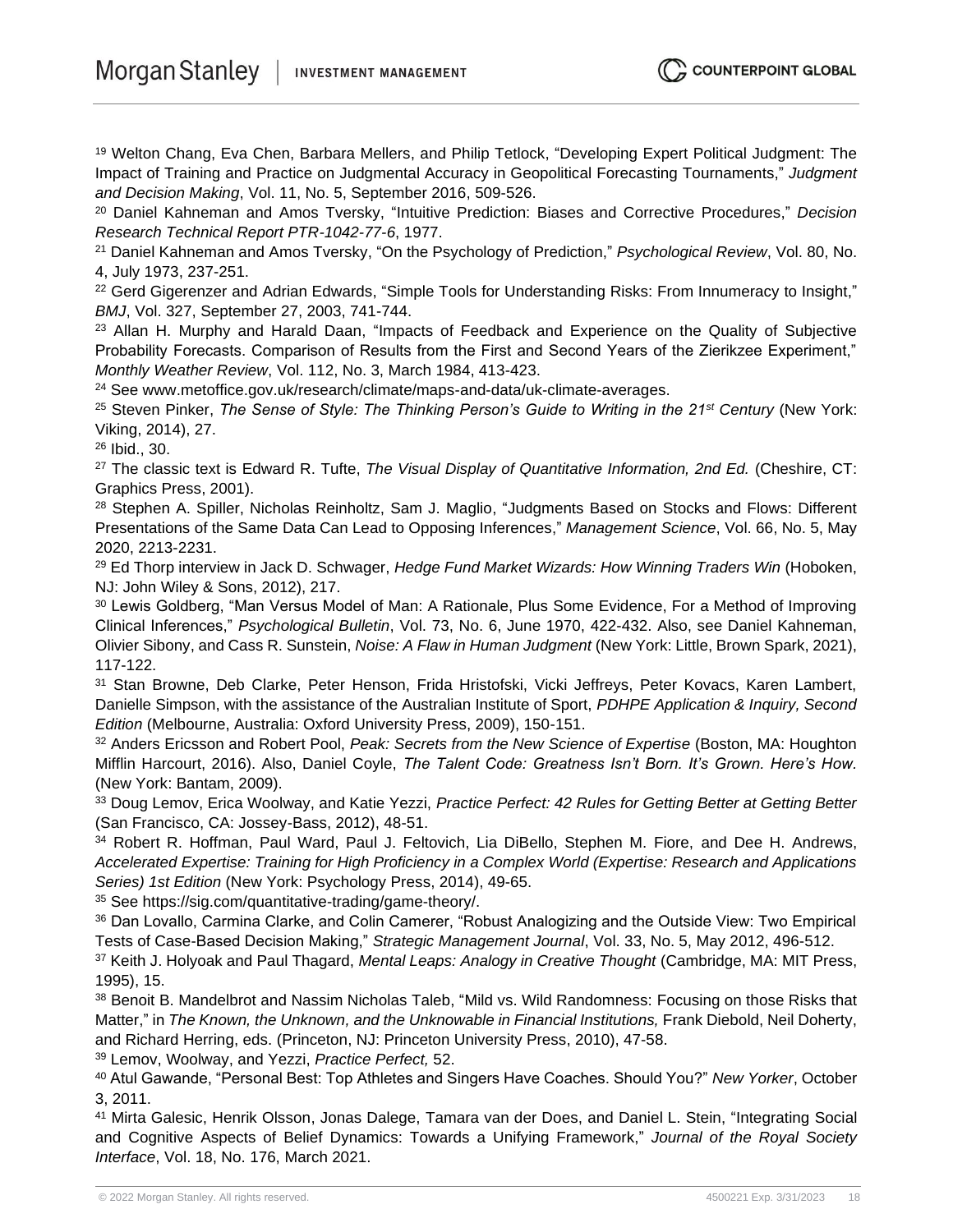<sup>42</sup> Boris Groysberg, *Chasing Stars: The Myth of Talent and the Portability of Performance* (Princeton, NJ: Princeton University Press, 2010).

<sup>43</sup> John R. Graham, Jillian Grennan, Campbell R. Harvey, and Shivaram Rajgopal, "Corporate Culture: Evidence from the Field," *Working Paper*, January 28, 2022.

<sup>44</sup> Michael J. Mauboussin and Alfred Rappaport, "Transparent Corporate Objectives—A Win-Win for Investors and the Companies They Invest In," *Journal of Applied Corporate Finance*, Vol. 27, No. 2, Spring 2015, 28-33.

<sup>45</sup> Michael C. Jensen, "Value Maximization, Stakeholder Theory, and the Corporate Objective Function," *Business Ethics Quarterly*, Vol. 12, No. 2, April 2002, 235-256.

<sup>46</sup> Charles D. Ellis, "Will Business Success Spoil the Investment Management Profession?" *Journal of Portfolio Management*, Vol. 27, No. 3, Spring 2001, 11-15.

<sup>47</sup> Mauboussin and Rappaport, "Transparent Corporate Objectives," 31.

<sup>48</sup> Ajay Khorana, Henri Servaes, and Lei Wedge, "Portfolio Manager Ownership and Fund Performance," *Journal of Financial Economics,* Vol, 85. No. 1, July 2007, 179-204.

<sup>49</sup> Linlin Ma and Yuehua Tang, "Portfolio Manager Ownership and Mutual Fund Risk Taking," *Management Science*, Vol. 65, No. 12, December 2019, 5518-5534.

50 Saurin Patel and Sergei Sarkissian, "To Group or Not to Group? Evidence from Mutual Fund Databases," *Journal of Financial and Quantitative Analysis*, Vol. 52, No. 5, October 2017, 1989-2021 and Campbell R. Harvey, Yan Liu, Eric K.K. Tan, and Min Zhu, "Crowding: Evidence from Fund Managerial Structure," *Working Paper*, April 9, 2021.

<sup>51</sup> Saurin Patel and Sergei Sarkissian, "Portfolio Pumping and Managerial Structure," *Review of Financial Studies*, Vol. 34, No. 1, February 2020, 194-226.

52 Schoemaker and Tetlock, "Superforecasting: How to Upgrade Your Company's Judgment."

<sup>53</sup> Anita Williams Woolley, Christopher F. Chabris, Alex Pentland, Nada Hashmi, and Thomas W. Malone, "Evidence for a Collective Intelligence Factor in the Performance of Human Groups," *Science*, Vol. 330, No. 6004, October 29, 2010, 686-688.

54 Christoph Riedl, Young Ji Kim, Pranav Gupta, Thomas W. Malone, and Anita Williams Woolley, "Quantifying Collective Intelligence in Human Groups," *PNAS*, Vol. 118, No. 18, May 25, 2021.

<sup>55</sup> Laura Delizonna, "High-Performing Teams Need Psychological Safety. Here's How to Create It," *Harvard Business Review*, August 24, 2017; Julia Rozovsky, "The Five Keys to a Successful Google Team," November 17, 2015; Amy Edmondson, "Psychological Safety and Learning Behavior in Work Teams," *Administrative Science Quarterly*, Vol. 44, No. 2, June 1999, 350-383; and Amy C. Edmondson and Zhike Lei, "Psychological Safety: The History, Renaissance, and Future of an Interpersonal Construct*," Annual Review of Organizational*  Psychology and Organizational Behavior, Vol. 1, 2014, 23-43. See https://rework.withgoogle.com/blog/five-keysto-a-successful-google-team/.

56 Ike Silver, Barbara A. Mellers, and Philip E. Tetlock, "Wise Teamwork: Collective Confidence Calibration Predicts the Effectiveness of Group Discussion," *Journal of Experimental Social Psychology*, Vol. 96, September 2021, article 104157.

<sup>57</sup> James R. Larson, Jr., Pennie G. Foster-Fishman, and Timothy M. Franz, "Leadership Style and the Discussion of Shared and Unshared Information in Decision Making," *Leadership and Information*, Vol. 24, No. 5, May 1998, 482-495 and Ricardo Barahona, Stefano Cassella, and Kristy A.E. Jansen, "Do Teams Alleviate or Exacerbate Cognitive Biases: Evidence from Extrapolation Bias in Mutual Funds," *Working Paper*, February 25, 2022.

<sup>58</sup> Daniel H. Pink, *Drive: The Surprising Truth About What Motivates Us* (New York: Riverhead Books, 2009), 29-32.

<sup>59</sup> J. Peter Scoblic and Philip E. Tetlock, "A Better Crystal Ball: The Right Way to Think About the Future," *Foreign Affairs*, Vol. 99, No. 6, November-December 2020, 10-18.

<sup>60</sup> This discussion is inspired by Paul Romer in "The Soft Revolution: Achieving Growth by Managing Intangibles," *Journal of Applied Corporate Finance*, Vol. 11, No. 2, Summer 1998, 8-27.

<sup>61</sup> Bradford C. Johnson, James M. Manyika, and Lareina A. Yee, "The Next Revolution in Interactions," *McKinsey Quarterly*, No. 4, 2005, 21-33.

62 Jie Wang, Grand H.-L. Cheng, Tingting Chen, and Kwok Leung, "Team Creativity/Innovation in Culturally Diverse Teams: A Meta‐Analysis," *Journal of Organizational Behavior*, Vol. 40, No. 6, July 2019, 693-708 and Matthew Corritore, Amir Goldberg, and Sameer B. Srivastava, "Duality in Diversity: How Intrapersonal and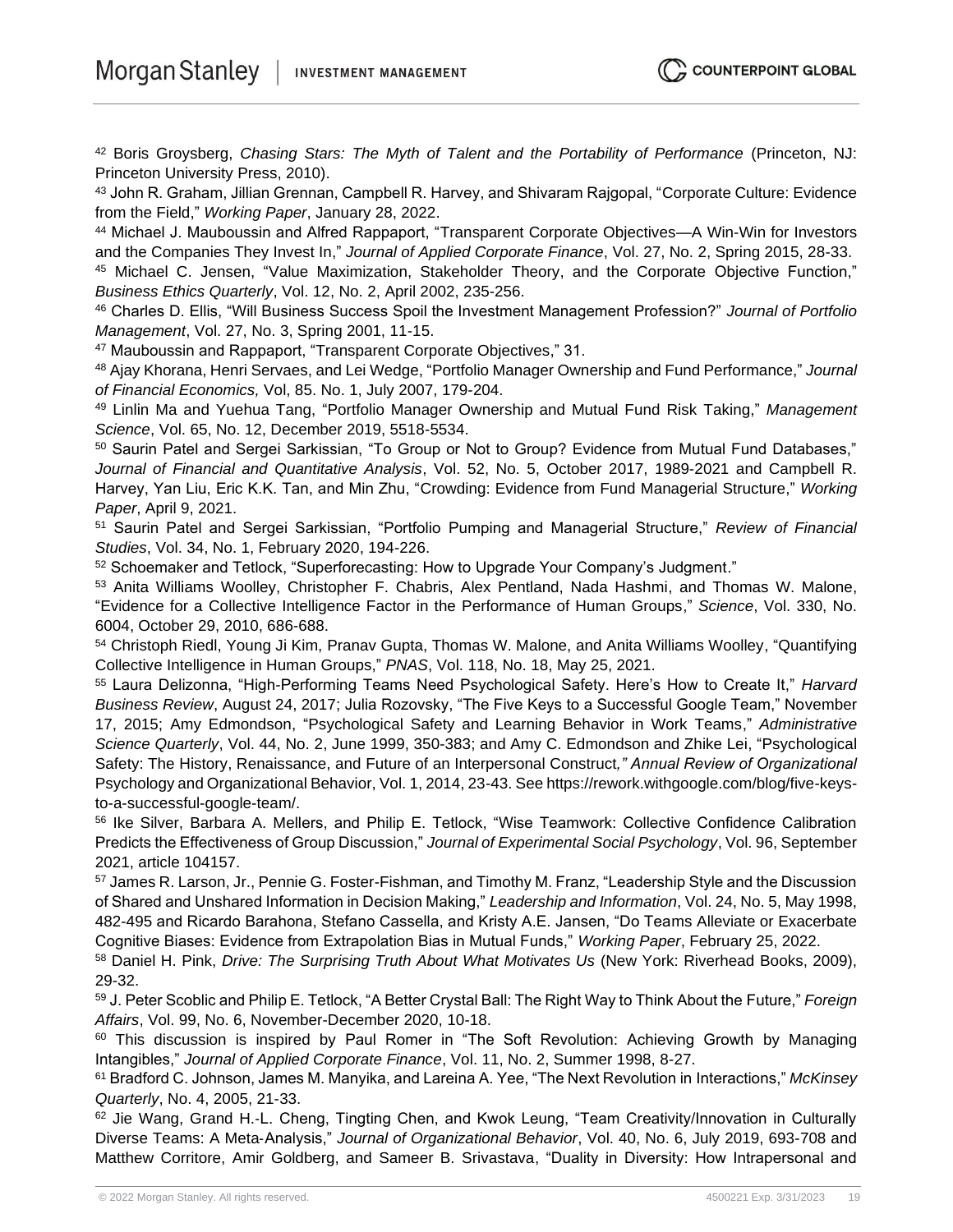Interpersonal Cultural Heterogeneity Relate to Firm Performance," *Administrative Science Quarterly*, Vol. 65, No. 2, 359-394, 2020.

<sup>63</sup> Glenn W. Brier, "Verification of Forecasts Expressed in Terms of Probability," *Monthly Weather Review,* Vol. 78, No. 1, January 1950, 1-3.

<sup>64</sup> Pavel Atanasov, Jens Witkowski, Lyle Ungar, Barbara Mellers, and Philip Tetlock, "Small Steps to Accuracy: Incremental Belief Updaters Are Better Forecasters," *Organizational Behavior and Human Decision Processes*, Vol. 160, September 2020, 19-35 and Christopher W. Karvetski, "Forecasters Who Think Again Are More Accurate," *Technical White Paper*, February 2022.

<sup>65</sup> Roger Z. George, "Fixing the Problem of Analytical Mind-Sets: Alternative Analysis," *International Journal of Intelligence and Counterintelligence*, Vol. 17, No. 3, 2004, 391.

66 "Want Better Forecasting Skills? Silence the Noise," *Knowledge@Wharton*, November 26, 2019.

<sup>67</sup> Murphy and Daan, "Impacts of Feedback and Experience on the Quality of Subjective Probability Forecasts" and Fergus Bolger and Dilek Önkal-Atay, "The Effects of Feedback on Judgmental Interval Predictions," *International Journal of Forecasting*, Vol. 20, No. 1, January-March 2004, 29-39.

<sup>68</sup> Oliver Roeder, *Seven Games: A Human History* (New York: W.W. Norton & Company, 2022), 91-92.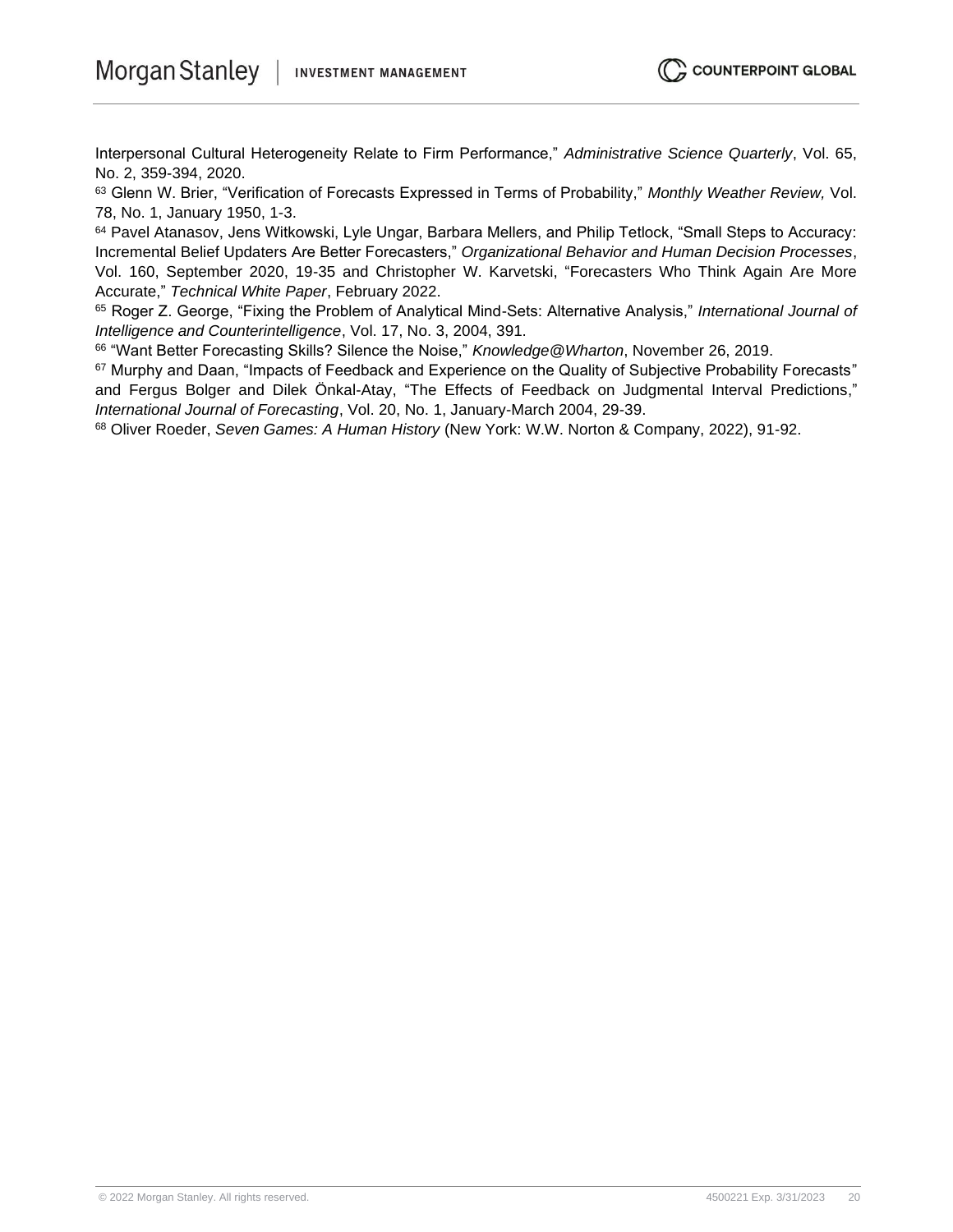#### **IMPORTANT INFORMATION**

The views and opinions and/or analysis expressed are those of the author as of the date of preparation of this material and are subject to change at any time due to market or economic conditions and may not necessarily come to pass. Furthermore, the views will not be updated or otherwise revised to reflect information that subsequently becomes available or circumstances existing, or changes occurring, after the date of publication. The views expressed do not reflect the opinions of all investment personnel at Morgan Stanley Investment Management (MSIM) and its subsidiaries and affiliates (collectively "the Firm"), and may not be reflected in all the strategies and products that the Firm offers.

Forecasts and/or estimates provided herein are subject to change and may not actually come to pass. Information regarding expected market returns and market outlooks is based on the research, analysis and opinions of the authors or the investment team. These conclusions are speculative in nature, may not come to pass and are not intended to predict the future performance of any specific strategy or product the Firm offers. Future results may differ significantly depending on factors such as changes in securities or financial markets or general economic conditions.

Past performance is no guarantee of future results. This material has been prepared on the basis of publicly available information, internally developed data and other third-party sources believed to be reliable. However, no assurances are provided regarding the reliability of such information and the Firm has not sought to independently verify information taken from public and third-party sources. The views expressed in the books and articles referenced in this whitepaper are not necessarily endorsed by Morgan Stanley Investment Management.

This material is a general communications which is not impartial and has been prepared solely for information and educational purposes and does not constitute an offer or a recommendation to buy or sell any particular security or to adopt any specific investment strategy. The material contained herein has not been based on a consideration of any individual client circumstances and is not investment advice, nor should it be construed in any way as tax, accounting, legal or regulatory advice. To that end, investors should seek independent legal and financial advice, including advice as to tax consequences, before making any investment decision.

Charts and graphs provided herein are for illustrative purposes only. Any securities referenced herein are solely for illustrative purposes only and should not be construed as a recommendation for investment.

This material is not a product of Morgan Stanley's Research Department and should not be regarded as a research material or a recommendation.

MSIM has not authorised financial intermediaries to use and to distribute this document, unless such use and distribution is made in accordance with applicable law and regulation. Additionally, financial intermediaries are required to satisfy themselves that the information in this document is appropriate for any person to whom they provide this document in view of that person's circumstances and purpose. MSIM shall not be liable for, and accepts no liability for, the use or misuse of this document by any such financial intermediary.

The whole or any part of this work may not be directly or indirectly reproduced, copied, modified, used to create a derivative work, performed, displayed, published, posted, licensed, framed, distributed or transmitted or any of its contents disclosed to third parties without MSIM's express written consent. This work may not be linked to unless such hyperlink is for personal and non-commercial use. All information contained herein is proprietary and is protected under copyright and other applicable law.

Eaton Vance is part of Morgan Stanley Investment Management. Morgan Stanley Investment Management is the asset management division of Morgan Stanley.

This document may be translated into other languages. Where such a translation is made this English version remains definitive. If there are any discrepancies between the English version and any version of this document in another language, the English version shall prevail.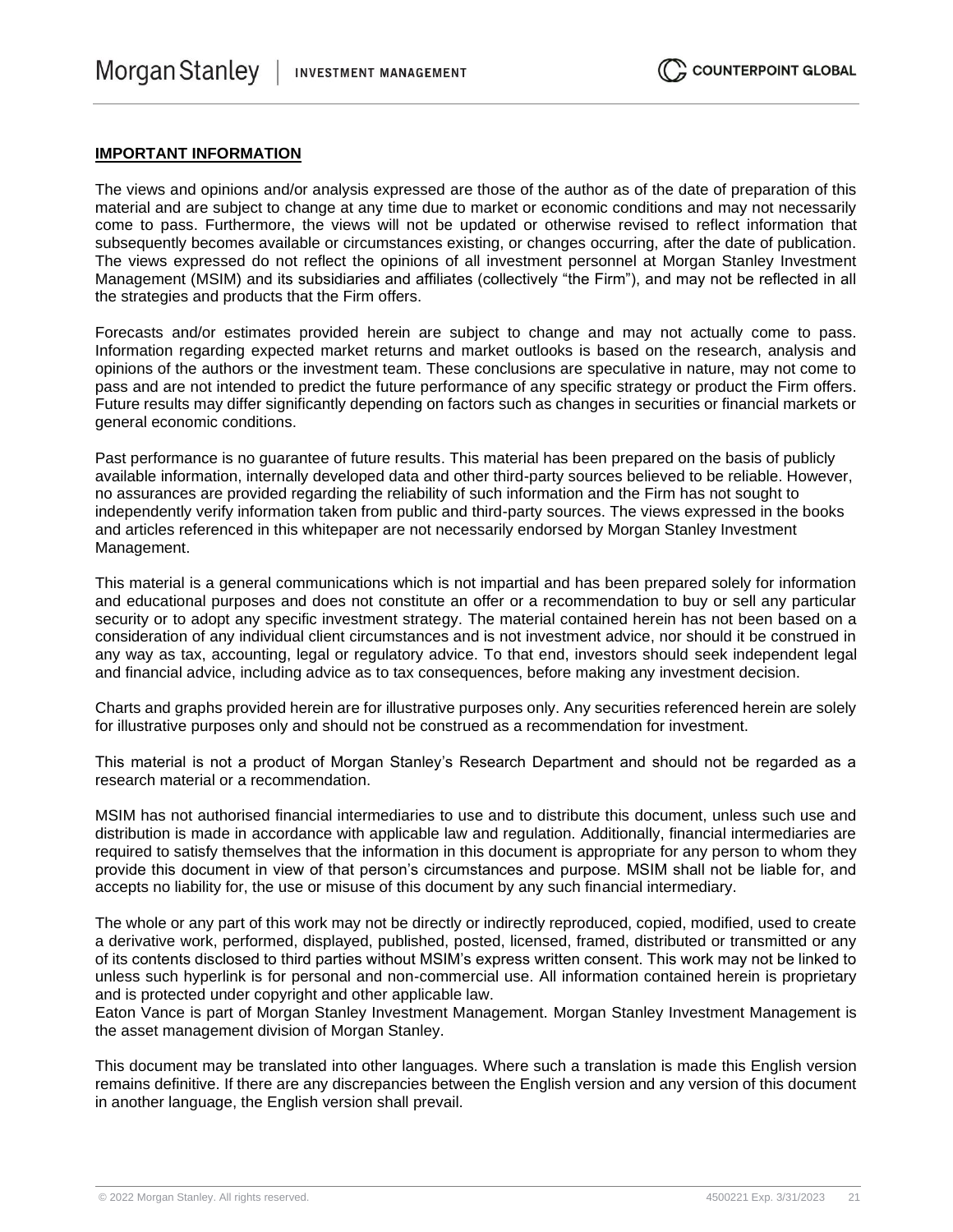#### **DISTRIBUTION**

**This communication is only intended for and will only be distributed to persons resident in jurisdictions where such distribution or availability would not be contrary to local laws or regulations.**

**MSIM, the asset management division of Morgan Stanley (NYSE: MS), and its affiliates have arrangements in place to market each other's products and services. Each MSIM affiliate is regulated as appropriate in the jurisdiction it operates. MSIM's affiliates are: Eaton Vance Management (International) Limited, Eaton Vance Advisers International Ltd, Calvert Research and Management, Eaton Vance Management, Parametric Portfolio Associates LLC, and Atlanta Capital Management LLC.**

This material has been issued by any one or more of the following entities:

#### **EMEA:**

This material is for Professional Clients/Accredited Investors only.

In the EU, MSIM and Eaton Vance materials are issued by MSIM Fund Management (Ireland) Limited ("FMIL"). FMIL is regulated by the Central Bank of Ireland and is incorporated in Ireland as a private company limited by shares with company registration number 616661 and has its registered address at The Observatory, 7-11 Sir John Rogerson's Quay, Dublin 2, D02 VC42, Ireland.

Outside the EU, MSIM materials are issued by Morgan Stanley Investment Management Limited (MSIM Ltd) is authorised and regulated by the Financial Conduct Authority. Registered in England. Registered No. 1981121. Registered Office: 25 Cabot Square, Canary Wharf, London E14 4QA.

In Switzerland, MSIM materials are issued by Morgan Stanley & Co. International plc, London (Zurich Branch) Authorised and regulated by the Eidgenössische Finanzmarktaufsicht ("FINMA"). Registered Office: Beethovenstrasse 33, 8002 Zurich, Switzerland.

Outside the US and EU, Eaton Vance materials are issued by Eaton Vance Management (International) Limited ("EVMI") 125 Old Broad Street, London, EC2N 1AR, UK, which is authorised and regulated in the United Kingdom by the Financial Conduct Authority.

**Italy:** MSIM FMIL (Milan Branch), (Sede Secondaria di Milano) Palazzo Serbelloni Corso Venezia, 16 20121 Milano, Italy. The **Netherlands:** MSIM FMIL (Amsterdam Branch), Rembrandt Tower, 11th Floor Amstelplein 1 1096HA, Netherlands. **France:** MSIM FMIL (Paris Branch), 61 rue de Monceau 75008 Paris, France. **Spain:**  MSIM FMIL (Madrid Branch), Calle Serrano 55, 28006, Madrid, Spain.

#### **MIDDLE EAST:**

**Dubai:** MSIM Ltd (Representative Office, Unit Precinct 3-7th Floor-Unit 701 and 702, Level 7, Gate Precinct Building 3, Dubai International Financial Centre, Dubai, 506501, United Arab Emirates. Telephone: +97 (0)14 709 7158).

#### **U.S.:**

#### **NOT FDIC INSURED | OFFER NO BANK GUARANTEE | MAY LOSE VALUE | NOT INSURED BY ANY FEDERAL GOVERNMENT AGENCY | NOT A BANK DEPOSIT**

**Hong Kong:** This material is disseminated by Morgan Stanley Asia Limited for use in Hong Kong and shall only be made available to "professional investors" as defined under the Securities and Futures Ordinance of Hong Kong (Cap 571). The contents of this material have not been reviewed nor approved by any regulatory authority including the Securities and Futures Commission in Hong Kong. Accordingly, save where an exemption is available under the relevant law, this material shall not be issued, circulated, distributed, directed at, or made available to, the public in Hong Kong. **Singapore:** This material is disseminated by Morgan Stanley Investment Management Company and may not be circulated or distributed, whether directly or indirectly, to persons in Singapore other than to (i) an accredited investor (ii) an expert investor or (iii) an institutional investor as defined in Section 4A of the Securities and Futures Act, Chapter 289 of Singapore ("SFA"); or (iv) otherwise pursuant to, and in accordance with the conditions of, any other applicable provision